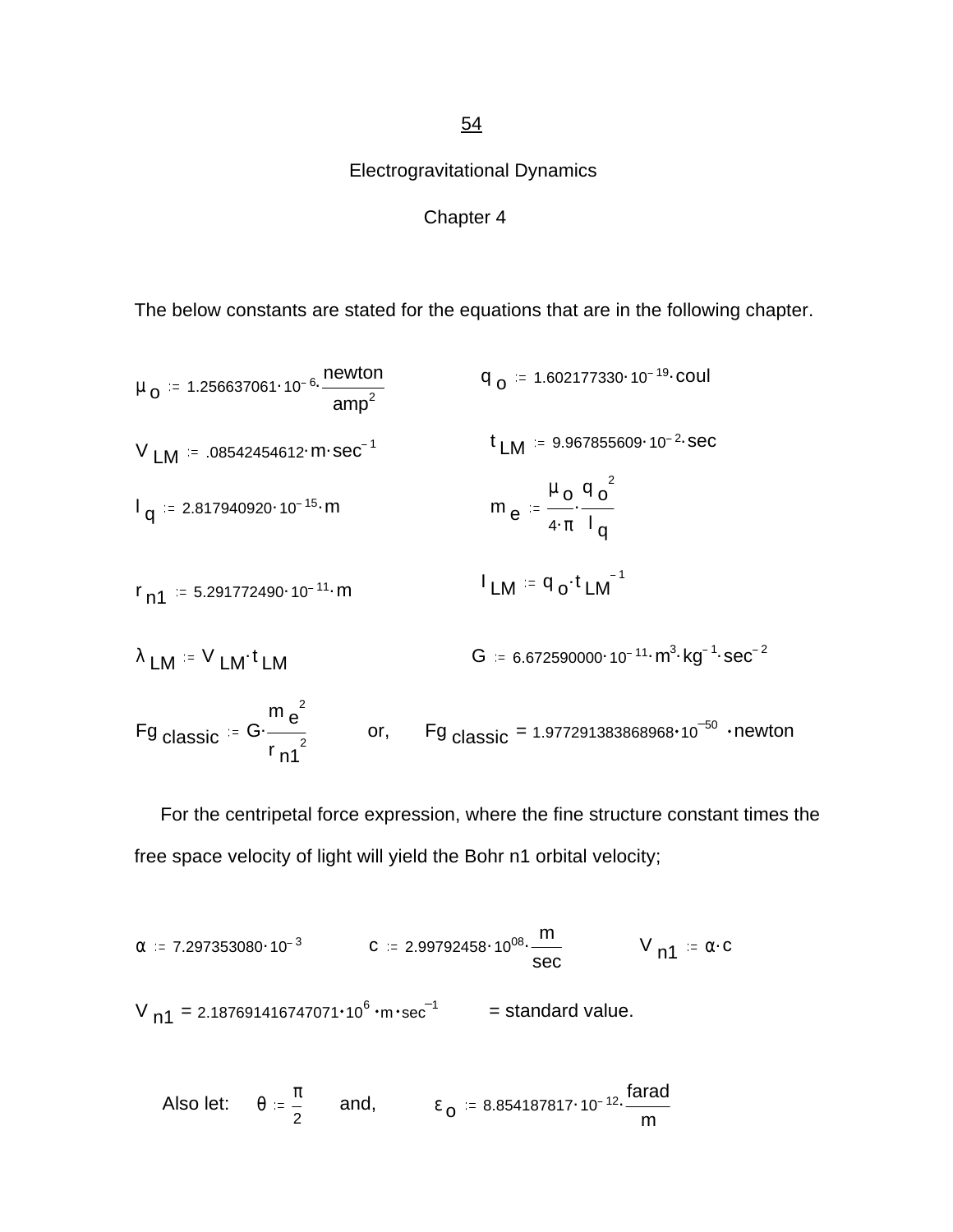Let the three forces centripetal 1 & 2, magnetic, and coulomb be defined as:

(107)  
\n
$$
F1cent := \frac{\mu_0}{4 \cdot \pi} \frac{q_0^2}{1 q^2 \cdot n 1} (V_{n1}) \cdot V_{LM}
$$
\n
$$
F1cent = 3.217042954200647 \cdot 10^{-15} \cdot newton
$$
\n(108)  
\n
$$
F1cn := \frac{\mu_0}{4 \cdot \pi} \frac{q_0^2}{1 q^2 \cdot n 1} \cdot V_{n1}^2
$$
\n
$$
F1cn = 8.238729472820284 \cdot 10^{-8} \cdot newton
$$
\n(109)  
\n
$$
F1mag := \frac{\mu_0}{4 \cdot \pi} \frac{q_0^2}{1 q^2 \cdot n 1} \cdot (V_{n1} - V_{LM}) \cdot V_{LM}
$$
\n(Vectored with centripetal force.)  
\n
$$
F1mag = 3.217042828582184 \cdot 10^{-15} \cdot newton
$$
\n(110)  
\n
$$
F1coul := \frac{1}{4 \cdot \pi} \cdot \frac{q_0^2}{1 q^2 \cdot n 1} \quad or: \quad F1coul = 8.238729466021871 \cdot 10^{-8} \cdot newton
$$

Therefore, the magnetic force at  $r_{n1}$  for system 1 is given as;

$$
(111)
$$

$$
\text{F1sys} := (\cos(\theta) \cdot (\text{F1cn} - \text{F1coul})) + i \cdot \sin(\theta) \cdot (\text{F1cent} - \text{F1mag})
$$

or,

$$
F1sys = 4.162690177641084 \cdot 10^{-33} + 1.25618463377314 \cdot 10^{-22} i \cdot newton
$$

Assuming a second identical system below, F2sys is defined as;

From 
$$
:=
$$
 F1cn

\n**F2cent**  $:=$  F1cent

\n**F2mag**  $:=$  F1mag

\n**F2cou**  $:=$  F1coul

Then the magnetic force for system 2 is given by equation 112 on the next page as;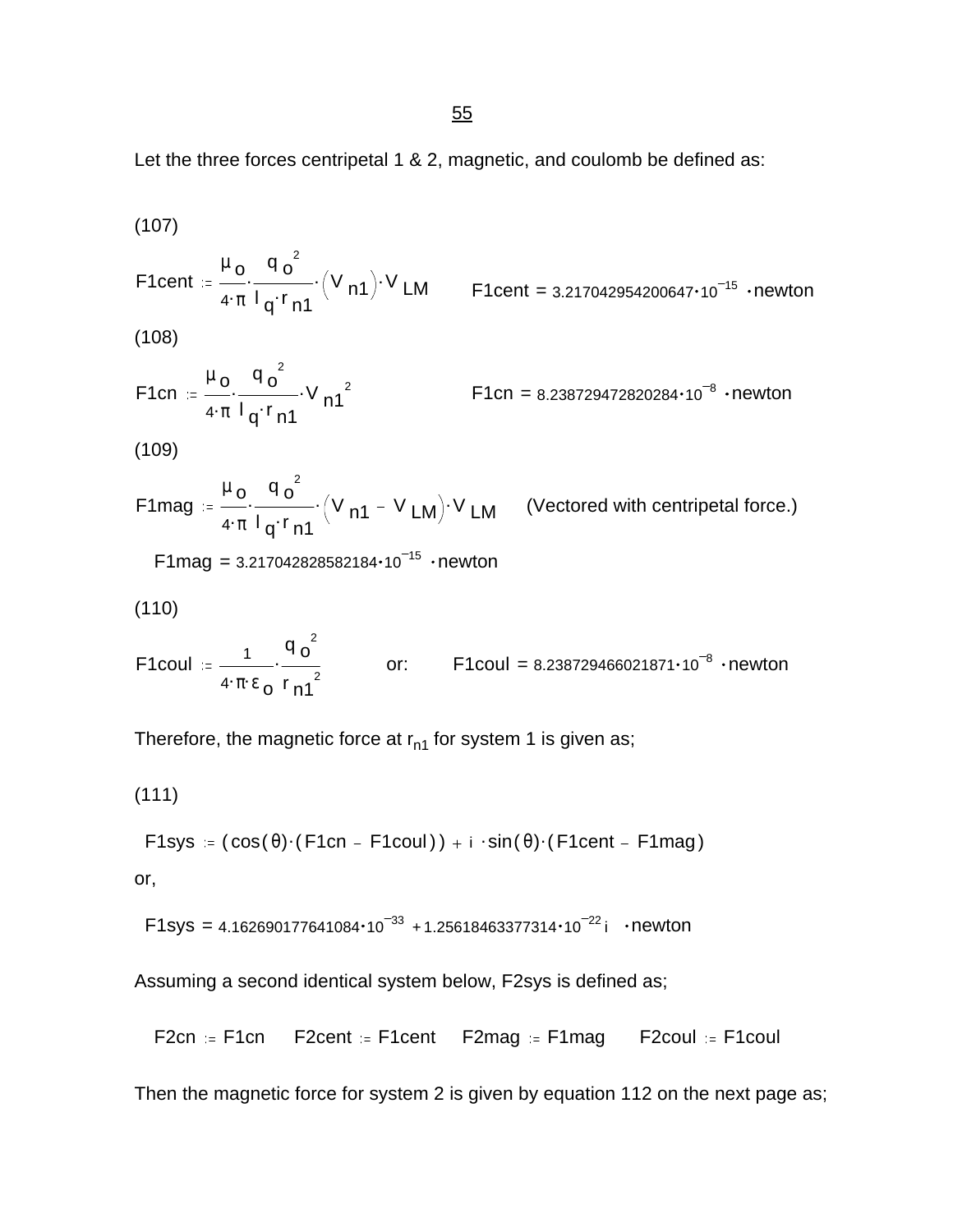(112)

$$
\mathsf{F2sys} := \cos(\theta) \cdot (\mathsf{F2cn} - \mathsf{F2coul}) + i \cdot \sin(\theta) \cdot (\mathsf{F2cent} - \mathsf{F2mag})
$$
 or,

$$
F2sys = 4.162690177641084 \cdot 10^{-33} + 1.25618463377314 \cdot 10^{-22} i \cdot newton
$$

There will be two components to the centripetal force, one of which is normal and balances the coulomb electric force and the other will be a vectored action (as above) with the magnetic force so that the resultant sum of differences is complex. The total electrogravitational force expression is shown below.

(113) 
$$
Ftot = F1sys \cdot \mu_0 \cdot F2sys
$$

or for the total system complex expression;

Ftot = -1.982973073816794•10 $^{-50}$  +1.314218040083849•10 $^{-60}$ i •m $^{-1}$ •henry•newton $^2$ 

The above serves to illustrate that due to the complex number nature of each force system expression the resulting total electrogravitational force is negative (one of attraction) by the accepted definition of force. This is by reason of the (i) squared term being equal to (-1). The +(i) term on the right occurs as a result of Mathcad not resolving the cosine of 90 deg. with enough precision to yield exactly zero.

 The difference of the magnetic and centripetal forces in one system should then yield a constant force at 90 degrees reactive and that force should be very nearly equal to the expected electrogravitational force for that system.

 Thus the total local one-system force (electrogravitational) is the interplay sum of the double component centripetal force which tends to be balanced against the nearly equal but lesser coulomb and magnetic forces respectively. The resultant difference of the forces interplayed will yield the electrogravitational force graviton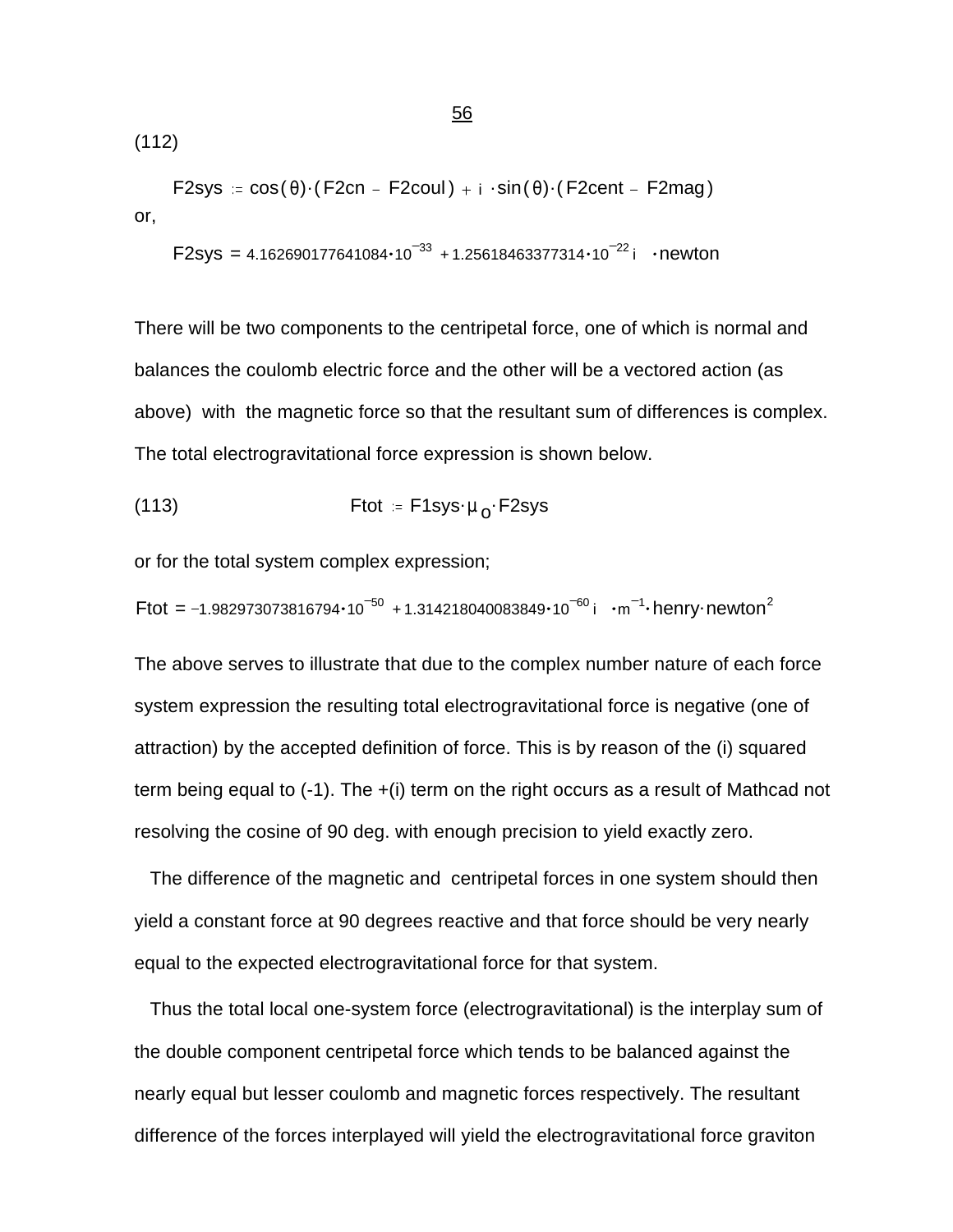that will react with another like system to produce the total electrogravitational action-reaction force.

 It follows that the number of minor systems expressed as the ratio of the total mass of the composite local system to the mass of an electron will yield a pure number that will yield the total one-system force that can be multiplied by the permeability of free space and another macroscopic system to yield the total electrogravitational force.

Therefore, let the following be established:

Mass1 := m  $_{\sf e}$  Mass2 := m  $_{\sf e}$  Ratio1 := Mass1 $\cdot$ m  $_{\sf e}^{-1}$  Ratio2 := Mass2 $\cdot$ m  $_{\sf e}^{-1}$ At  $r_{n1}$ ;

(114) 
$$
Ftotal := ((Ratio1) \cdot F1sys) \cdot \mu_0 \cdot ((Ratio2) \cdot F2sys)
$$

or,

$$
Ftotal = -1.982973073816794 \cdot 10^{-50} + 1.314218040083849 \cdot 10^{-60} i \cdot m^{-1} \cdot henry \cdot newton^2
$$

 Now let the equations be solved for a velocity that will yield the proper value of force for one system at the Bohr radius. The following solution assumes the most primary case where all angles = 90 degrees. (It is the case is for the centripetal force Fcn nearly balancing the magnetic force where the magnetic force related velocity is slightly different enough to generate the required electrogravitational *one* system force Ftotal above.) The solution will term F1sys (simplified) as Fm1.

For that purpose let the following constants be established:

h := 6.6260755 $\cdot$ 10<sup>-34</sup> $\cdot$ joule $\cdot$ sec m  $_{\sf e}$  = 9.109389688253175 $\cdot$ 10 $^{-31}$   $\cdot$ kg r c h 2·π·m <sub>e</sub>·c  $r_{\rm\,C}^{}$  = 3.861593259656345 $\cdot$ 10 $^{-13}$   $\cdot$ m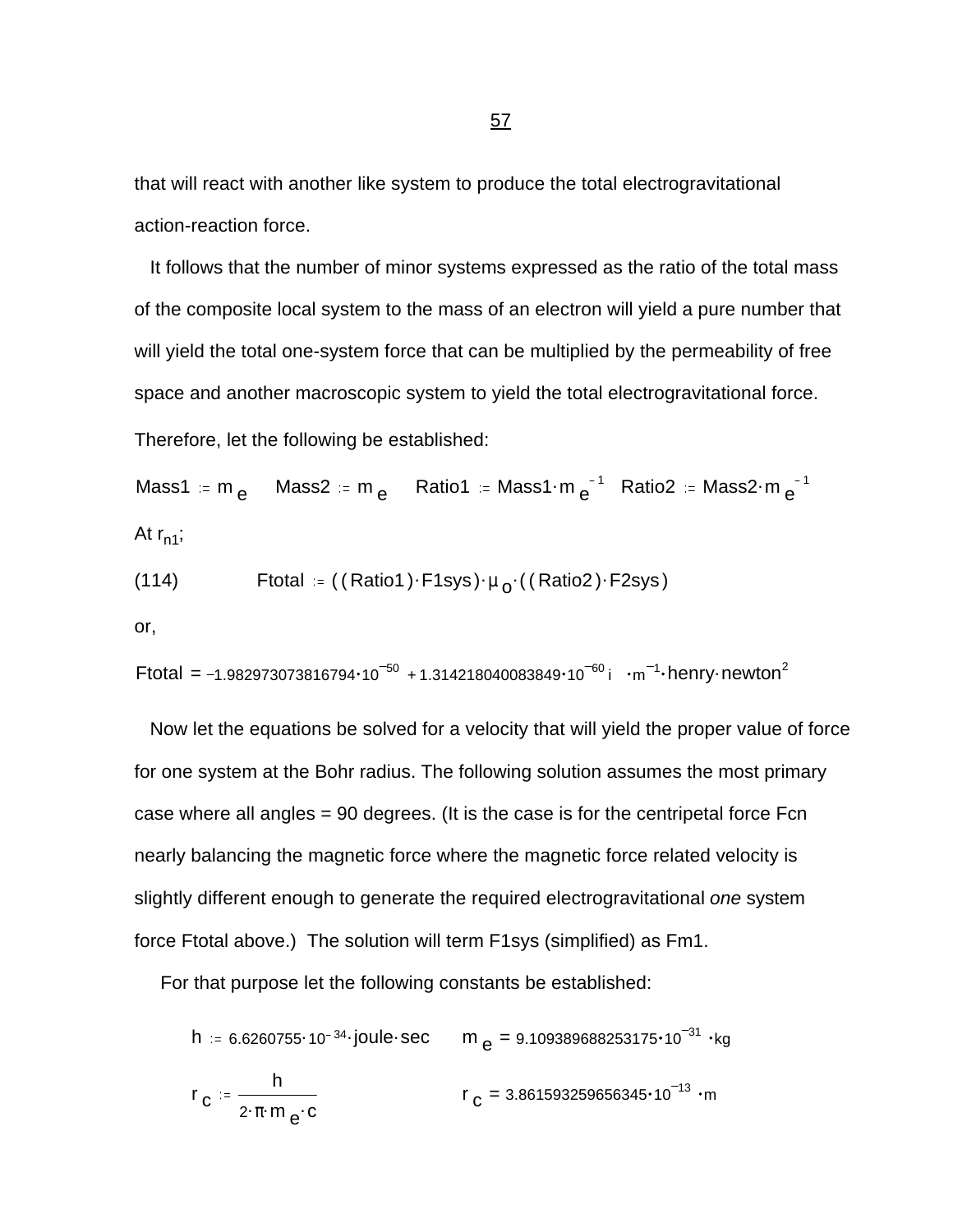(115)

$$
F_{m1} = \frac{\mu_0 \cdot (q_0^2) \cdot V_{LM}^2}{4 \cdot \pi \cdot l_q \cdot r_{n1}}
$$
 or,  $F_{m1} = 1.256184634210259 \cdot 10^{-22}$  newton

The result for Fm1 above squared times μo will yield the gravitational force.

(116) 
$$
F1g = F_{m1}^{2} \mu_{o}
$$
  
or, 
$$
F1g = 1.982973075196837 \cdot 10^{-50} \cdot m^{-1} \cdot \text{henry-newton}^{2}
$$

Compare this with the classical expression remembering that only the 1 /  $r_{n1}$  terms are variable.

(117) Fg classic = 
$$
\frac{G \cdot m e^2}{r n^2}
$$
 Fg classic = 1.977291383868968 \cdot 10<sup>-50</sup> - newton

Finally, the Vnx variable is solved for that would yield the proper value for the electrogravitational force as outlined above;

where,  $V_{n1} = 2.187691416747071 \cdot 10^6 \cdot m \cdot sec^{-1}$ 

and,  $V_{nx} = V_{n1} - V_{LM}$ 

or:  $V_{nx} = 2.187691331322525 \cdot 10^6 \cdot m \cdot sec^{-1}$ 

compare to:  $V_{n1} = 2.187691416747071 \cdot 10^6 \cdot m \cdot sec^{-1}$ 

where:  $V_{n1}$  –  $V_{nx}$  = 0.085424546152353 $\cdot$ m $\cdot$ sec $^{-1}$  difference. (Check) therefore,  $\begin{bmatrix} 2 & 3 \end{bmatrix}$  $\blacksquare$ 

(118) 
$$
F'_{m1} = \frac{\mu_0}{4 \cdot \pi} \left[ \frac{q_0^2}{l_q \cdot r_{n1}} \left( V_{n1} - V_{nx} \right)^2 \right]
$$

or;  $F'_{m1} = 1.256184635161782 \cdot 10^{-22}$  newton comparing  $F_{m1}$  to  $F'_{m1}$  above;  $F_{m1} = 1.256184634210259 \cdot 10^{-22}$  · newton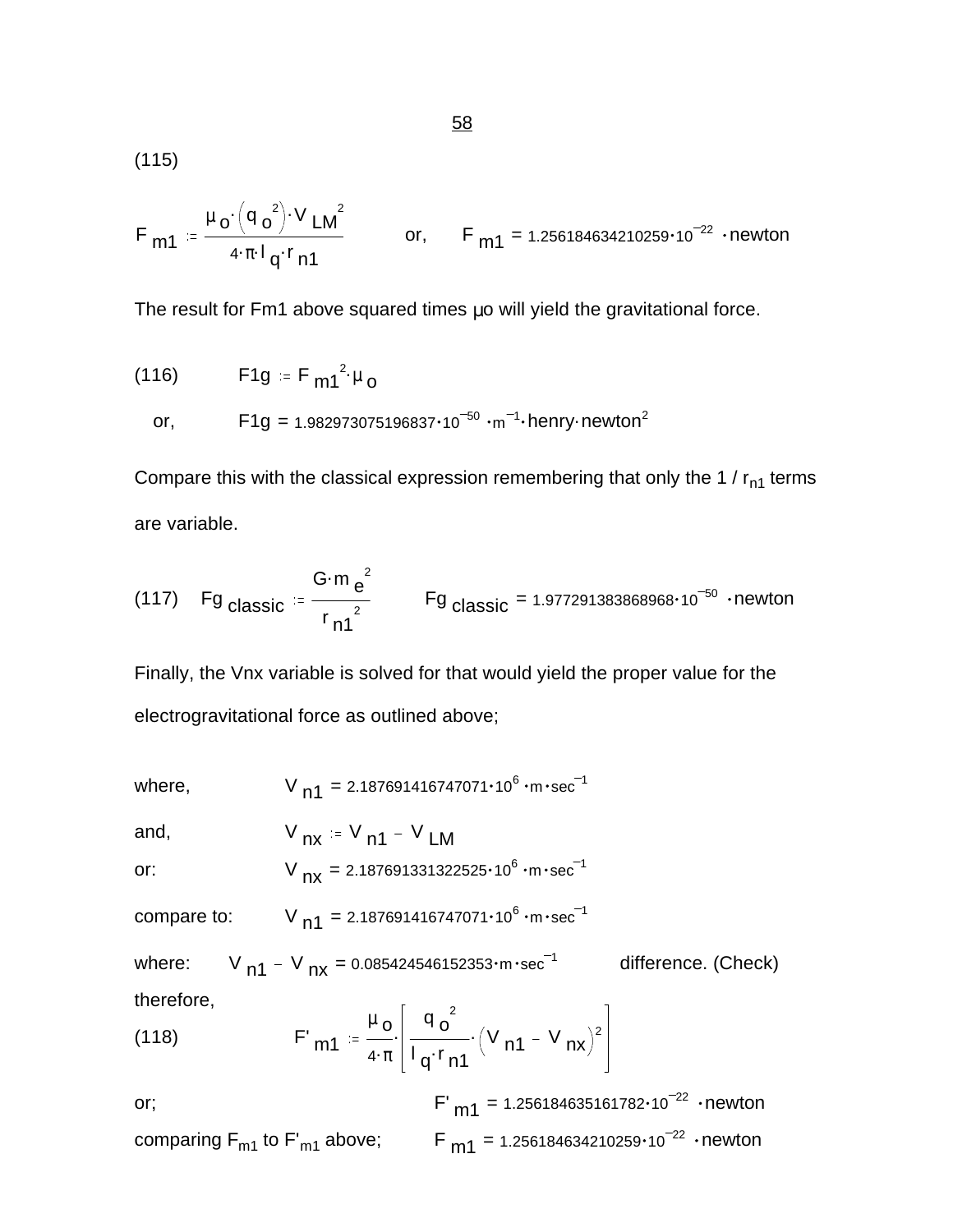The above solutions for  $F_{m1}$  assumes that the normal  $V_{n1}$  velocity is used for the centripetal force while  $V_{LM}$  is used in the magnetic force equation.

The system mechanics above for the n1 orbital illustrate that a velocity just slightly below the V<sub>n1</sub> velocity ( = V<sub>nx</sub>) will create a differential velocity V<sub>LM</sub> that will generate the electrogravitational force. In contrast it may be noted that the differential of the kinetic energy in each orbital in an atom will be found by taking the electron mass times the lower velocity squared and then subtracting that from the electron mass times the velocity squared of the higher velocity orbital.

or; the Bohr energy differential n1-n2 is;

Let: 
$$
V_{n2} = \frac{V_{n1}}{2}
$$
 and (119)  $E_{nx} = \left(\frac{\mu_0}{4 \cdot \pi} \cdot \frac{q_0^2}{l_q}\right) \cdot \left(V_{n1}^2 - V_{n2}^2\right)$   
and thus;  
or,  $E_{nx} = 3.269811148261693 \cdot 10^{-18} \cdot joule$   
(120) freq<sub>rad</sub>  $= \frac{E_{nx}}{h}$  or freq<sub>rad</sub> = 4.934762889830781 \cdot 10<sup>15</sup> · Hz

 The case for generation of the electrograviton however does not depend on the orbital energy difference but on the very slight difference between the expected normal velocity  $V_{n1}$  and the slightly lower actual velocity of  $V_{nx}$  in the same orbital. This lower velocity would cause the electron to precess in an attempt to close the required distance  $\lambda_{\sf n}$  and also the orbital would have just the slightest amount of lesser energy that the expected normal energy level. We may call this a negative energy that when added to the normal quantum energy level will produce the energy level that requires orbital precession as well as just a very slightly greater energy to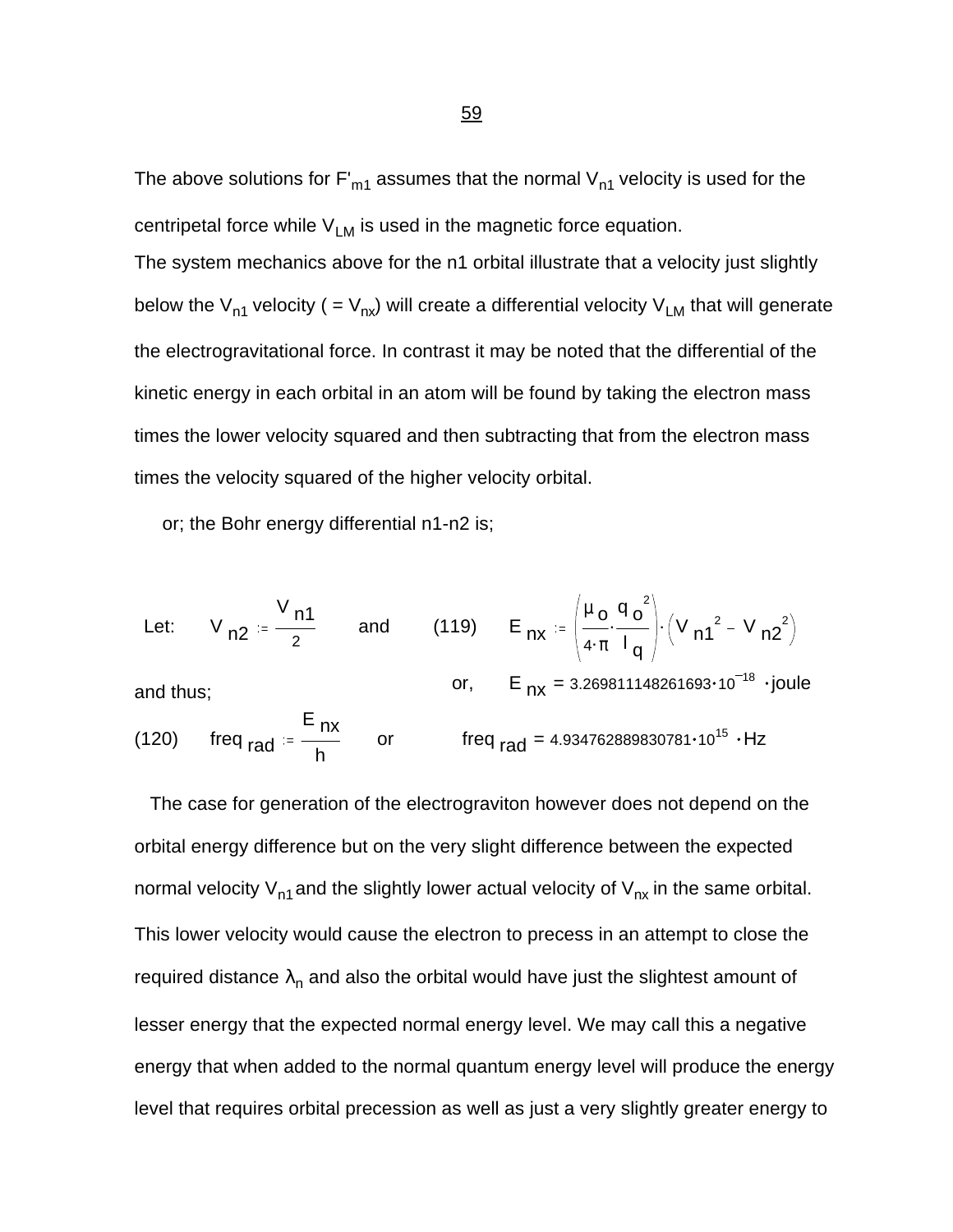raise an electron to a higher energy level than might be predicted by the normal math. This negative energy may also yield an action mechanism that would increase the entropy of the atomic system and in fact all atomic systems.

 This could be extended to any system even into the nuclear realm of quarks and gluons. Any such energy deprived system would have reverse interaction momentum since the energy interaction involves a negative energy mechanism. That further, the very slight negative energy in the orbital is likened to a negative energy particle that has a quantum radius equal to  $r_{LM}$  and thus extends far away from the atom. The basic electrogravitational mechanism is embodied in the very slight momentum differential that yields  $V_{nx}$  which suggests that the second law of thermodynamics applies even in a quantum sense to what would otherwise be considered a stable atomic orbit. It suggests that even the proton and electron are slowly yielding to the requirement that they also must give up their stability in the form of gravitational energy derived from the very slight energy loss that causes and promotes the electrogravitational force. Thus *gravity* is the result of entropy. Entropy that converts stability to less stability and less of a well defined energy. All matter would thus be affected in a like manner. Electrogravitation is one of the final results.

 Again, the electrogravitational force is derived from the slight difference between the expected orbital velocity and the slightly lower actual velocity which is expressed below as;

(121) V LM =  $(V_{n1} - V_{nx})$  or; V LM = 0.085424546152353 $\cdot m \cdot sec^{-1}$ 

Note that it is apparent that the  $V_{LM}$  velocity is directly related to a differential in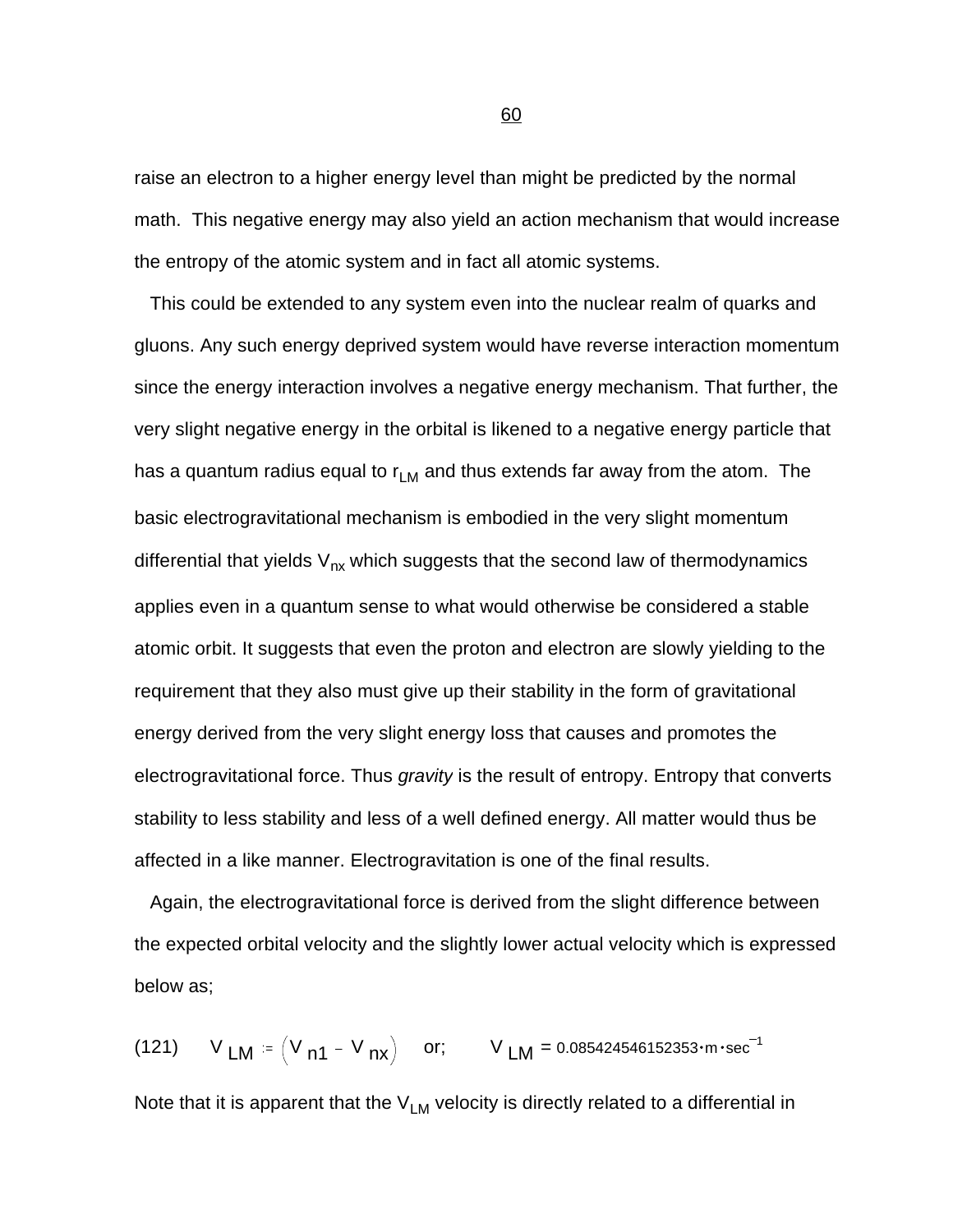momentum within one orbital while the differential in  $\mathsf{V}_{\mathsf{n}}$  orbital jump velocity is most closely related to energy differential as far as normal radiation of form-loss is considered. The quantum frequency related to the momentum differential is:

(122) 
$$
E_{LM} = \frac{\mu_0}{4 \cdot \pi} \cdot \frac{q_0^2}{l_q}
$$
 V  $LM^2$  or,  $E_{LM} = 6.647443294709804 \cdot 10^{-33}$  -joule

and,

(123) 
$$
f_{LM} = \frac{E_{LM}}{h}
$$
 or,  $f_{LM} = 10.03224803989904 \cdot Hz$ 

which of course is the fundamental electrogravitational interaction momentum differential related frequency as posited previously. Also please note that the expression for mass is given above as:

(124) 
$$
m_e = \frac{\mu_o}{4 \cdot \pi} \frac{q_o^2}{l_q}
$$
 where  $m_e = 9.109389688253175 \cdot 10^{-31} \cdot kg$ 

Which is the mass of the electron to a very exact and extreme precision. Note then that the expression defines the electron mass as the product of charge squared and the **magnetic permeability** of free space divided by 4 times  $\pi$  and the classical radius of the electron. It is postulated here that the classic electron radius is directly connected to all other electrons throughout the universe by that same distance in hyperspace where all distances become the same distance and further that all same type particles share this feature of a unique same distance to each other through that hyperspace which is a connection path realm connected to all space. The momentum differential result of the orbital velocity is expressed in (125) next.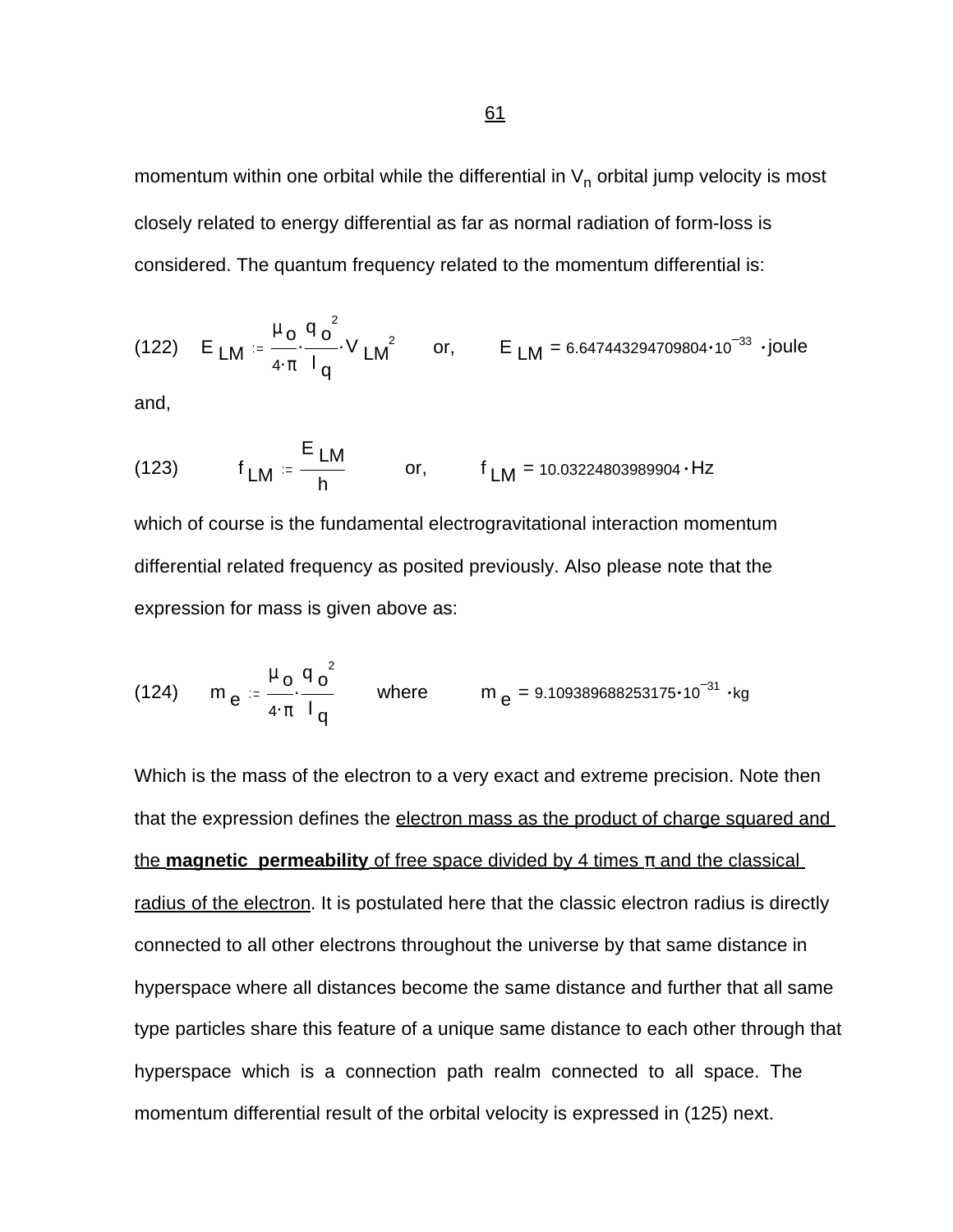(125) momentum 
$$
P_{LM} = \frac{\mu_0}{4 \cdot \pi} \cdot \frac{q_0^2}{l_q} \cdot (V_{n1} - V_{nx})
$$

or, 
$$
P_{LM} = 7.781654798439545 \cdot 10^{-32} \cdot kg \cdot m \cdot sec^{-1}
$$

and,

(126) 
$$
\lambda_{LM} = \frac{h}{P_{LM}}
$$
 or,  $\lambda_{LM} = 8.514995424017943 \cdot 10^{-3} \cdot m$ 

which is then capable of reaching out much further than the atomic orbitals that generate that wavelength. This is also the fundamental electrogravitational wavelength that is of interest when designing superconducting interaction surfaces that would either absorb or radiate gravitational energy in the most controllable and efficient manner.

 On a large scale the entropy associated with the electrogravitational mechanism would cause a energy loss to all electromagnetic phenomena and when considering interactions to the radiation on a line normal or perpendicular to the direction of propagation on a local scale the action inline to the propagation would cause an apparent upshift when viewed head on in the gravitational field locally and a downshift when viewed from behind, if that were possible. However, on the overall large scale, the energy would be less when it was observed on the local scale and therefore could erroneously be taken as redshift due to the universe expanding and then be given a constant of expansion velocity proportional to distance, in this case called the Hubbell constant. It therefore is postulated herein that the universe may not be expanding as the data is being interpreted but simply cooling off due to entropy acting on all energy to cause all radiated energy to be at a slightly less energy level

(62)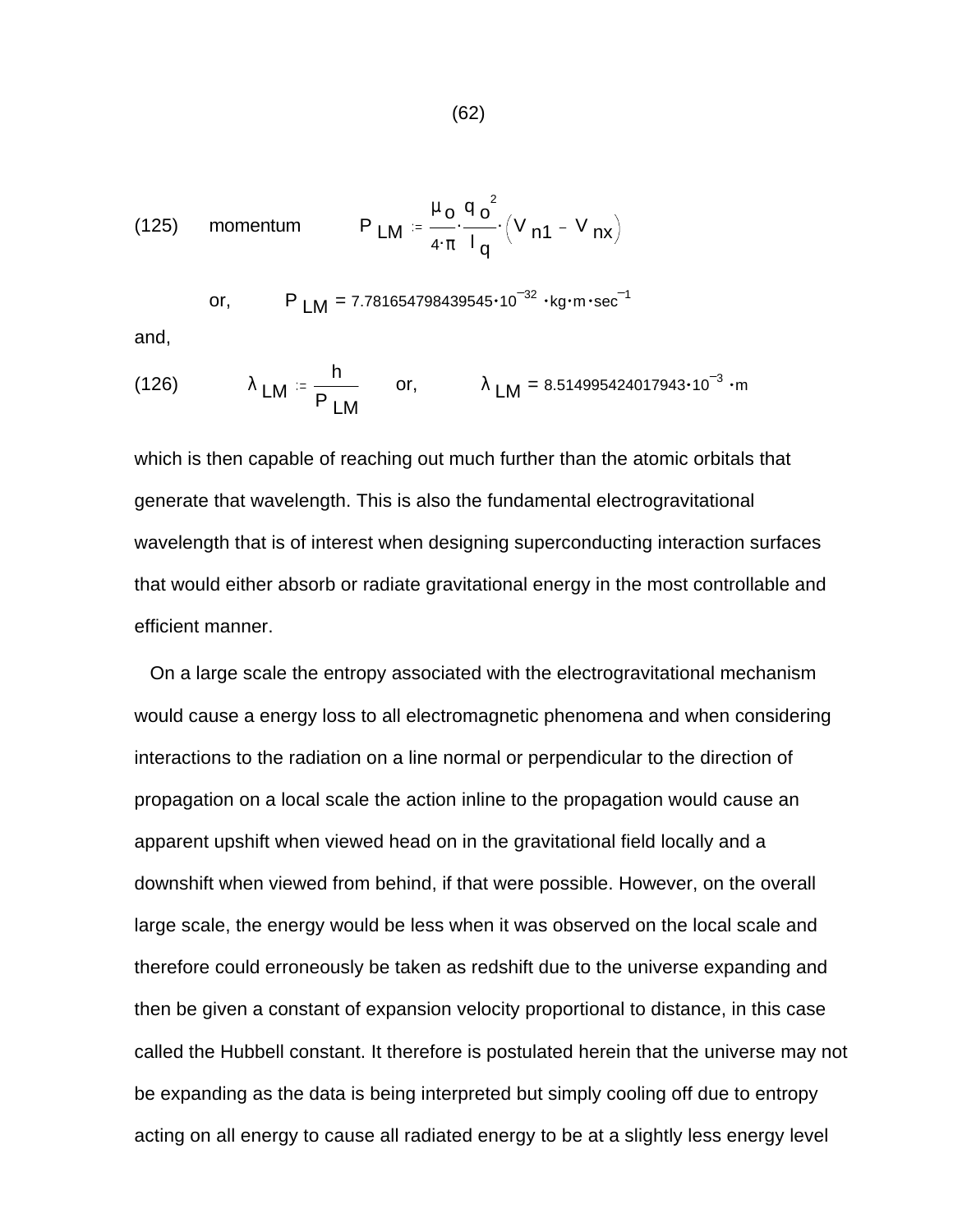per unit time than our math would predict and the difference is so small per unit energy that on a local scale and small time interval of measurement Hubbell redshift is not taken for what it really is. It is further postulated that this energy loss accumulates as a converted energy to matter material that can be termed *cold dark matter,* a term coined in the recent past by scientists for unseen matter that could explain a very large gravitational attraction in spiral galaxies that is much greater than can be accounted for by the calculated and/or observed matter density of the space region in question. The conservation of energy/mass must be conserved so the energy/mass converted from radiation/matter by entropy leading to the electrogravitational action mechanism is therefore postulated to be converted to a mass-field that has the form of the equation below.

(127) 
$$
m_{field} = \frac{\mu_o}{4 \cdot \pi} \left( \frac{q_o^2}{r_c} \right)
$$
  $m_{field} = 6.647443226850642 \cdot 10^{-33} \cdot kg$ 

where the above mass-field is simply the mass of the electron multiplied by the fine structure constant and applies equally well to the proton or any case where the field around a quantum mass at a quantum distance may be derived.

or;

(128) 
$$
m'_{\text{field}} = \alpha \cdot \left(\frac{\mu_0}{4 \cdot \pi}\right) \cdot \left(\frac{q_0^2}{1_q}\right)
$$
  $m'_{\text{field}} = 6.647443289849455 \cdot 10^{-33} \cdot \text{kg}$ 

The quantum coulomb electric field energy at the near surface of the electron is derived by taking the mass-energy of the electron times the fine structure constant squared which is similar to the above process for finding the mass-field above.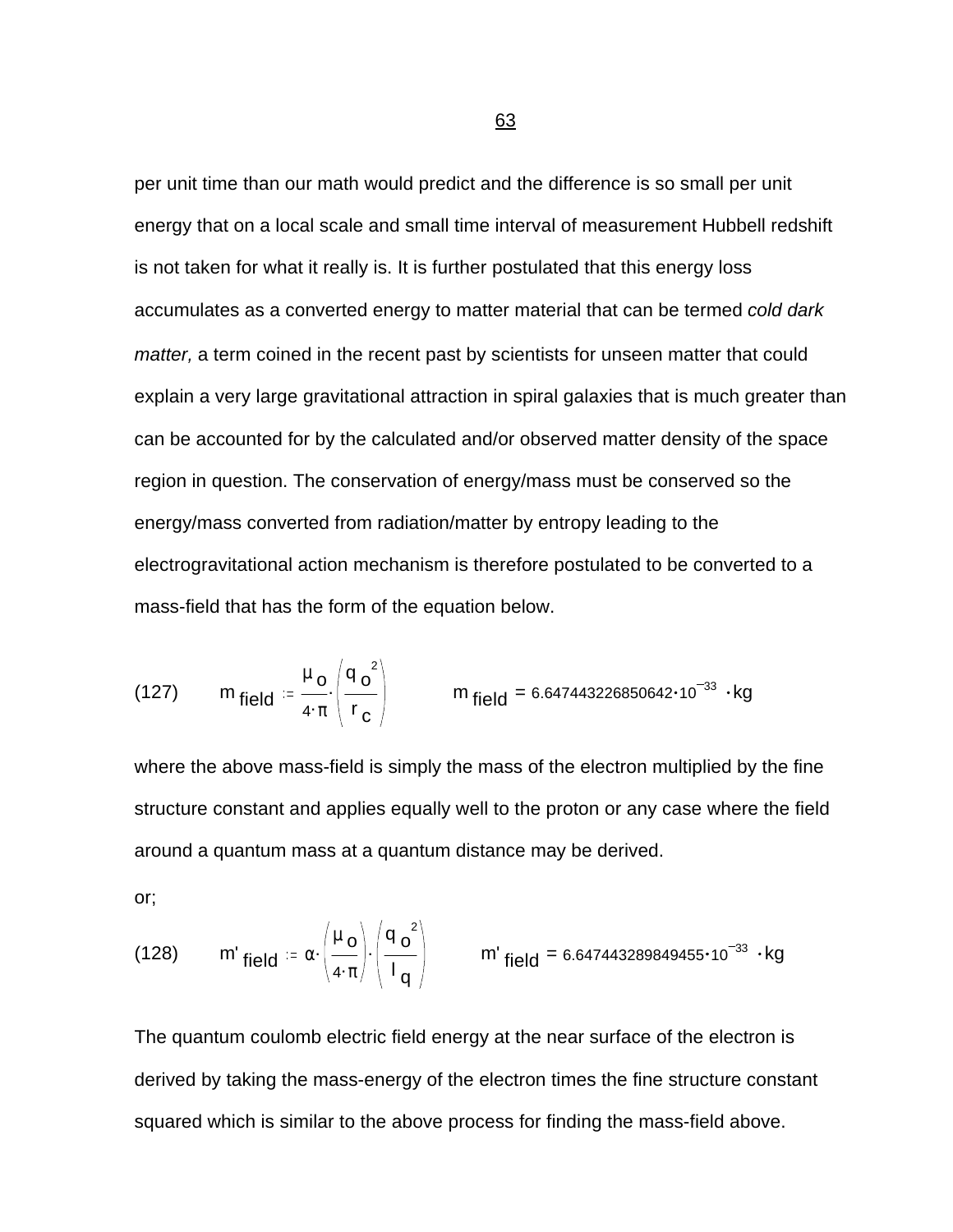(129) E field = 
$$
\alpha \cdot \left[ \left( \frac{\mu_0}{4 \cdot \pi} \right) \cdot \left( \frac{q_0^2}{1_q} \right) \cdot c^2 \right]
$$
 or, E field = 5.974424082111506 \cdot 10<sup>-16</sup> \cdot joule

And;

(130) E' field = 
$$
\frac{1}{4 \cdot \pi \cdot \epsilon_0} \cdot \left( \frac{q_0^2}{r_c} \right)
$$
 or, E' field = 5.97442402798209·10<sup>-16</sup> ·joule

Thus the quantum electric coulomb field energy divided by the velocity of light in free space squared will yield the quantum magnetic field energy where the electric field energy is derived from the mass-energy times the fine structure constant in the first case and the magnetic field energy is derived from the product of the mass times the fine structure constant in the second case. Ergo; mass is the case for locked-in field energy in the form of a standing wave and the mass of the electron is the least quantum energy state that has a prime number in frequency not divisible by any other number except one. That guarantees a stable state. The same can be said of the proton but it may not be quite as stable as the electron. It may decay due to the fact that its prime is not as prime as the electron in relation to long periods of time. The case for the other particles in the particle realm suggests that they all may be more unstable in time by a factor related directly to the size of their prime divided by their Compton frequency.

 The macroscopic form for the electrogravitational expression may be stated where mass total for each system may be expressed as a multiple of the quantum mass of the electron in a simplified form below. This will be stated for a one kilogram mass on the surface of the Earth at mean sea level.

64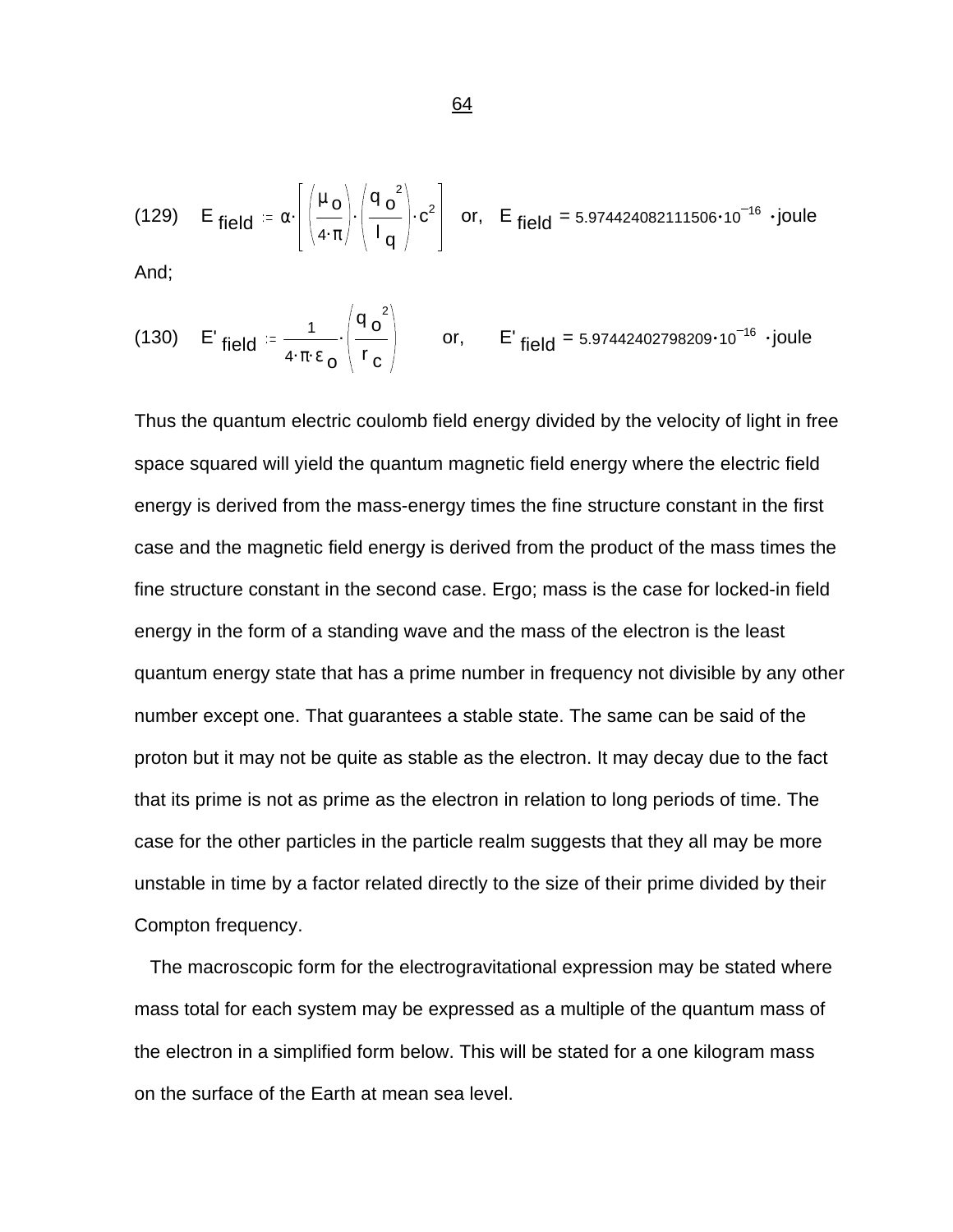First, let the following constants be stated:

m1 total  
\n
$$
11 := \frac{m1}{m} \cdot \frac{1 \cdot kg}{m}
$$
\n
$$
1 = 1.097768384296403 \cdot 10^{30}
$$
\n
$$
10^{30} \quad n2 = 6.564654938092488 \cdot 10^{54}
$$
\n
$$
10^{54} \quad \text{(Pure ratios)}
$$

then, (where the only variable concerning distance of system separation is  $\mathsf{r}_\mathsf{x}$  ):

$$
(131)
$$

$$
Fg := \left[ n1 \cdot \left[ \frac{\mu_0}{4 \cdot \pi} \cdot \frac{q_0^2}{q^r x} \cdot \left[ \left( V_{n1} - V_{nx} \right)^2 \right] \right] \cdot \mu_0 \cdot \left[ n2 \cdot \left[ \frac{\mu_0}{4 \cdot \pi} \cdot \frac{q_0^2}{q^r x} \cdot \left[ \left( V_{n1} - V_{nx} \right)^2 \right] \right] \right]
$$

or,  $\qquad \qquad \text{Fg = } 9.861952438899696 \cdot \text{m}^{-1} \cdot \text{henry}\cdot \text{newton} \cdot (\text{newton})$ and;

 $(132)$  Fg' = m1  $_{\text{total}}$  Acc  $_{\text{earth}}$  or, Fg' = 9.8066499999999999 newton (classical)

and compare this with the standard or classical gravitational expression below.

(133) 
$$
Fg'_{\text{classic}} = \frac{G \cdot (m1_{\text{total}} \cdot m2_{\text{total}})}{r_x^2}
$$

or,  $\mathsf{Fg}'_{\text{classic}} = 9.833695575561464 \cdot \text{newton}$ 

The units show that for the electrogravitational form, only one Newton expression is variable and depends on the 1/r<sub>x</sub> squared term which insures that the mechanics for changing distance between systems are equal.

 The above macroscopic electrogravitational expression is rather straightforward owing to the fact that the electron mass has been shown to be identical to the quantum magnetic field mass-energy at the classical electron radius. They can be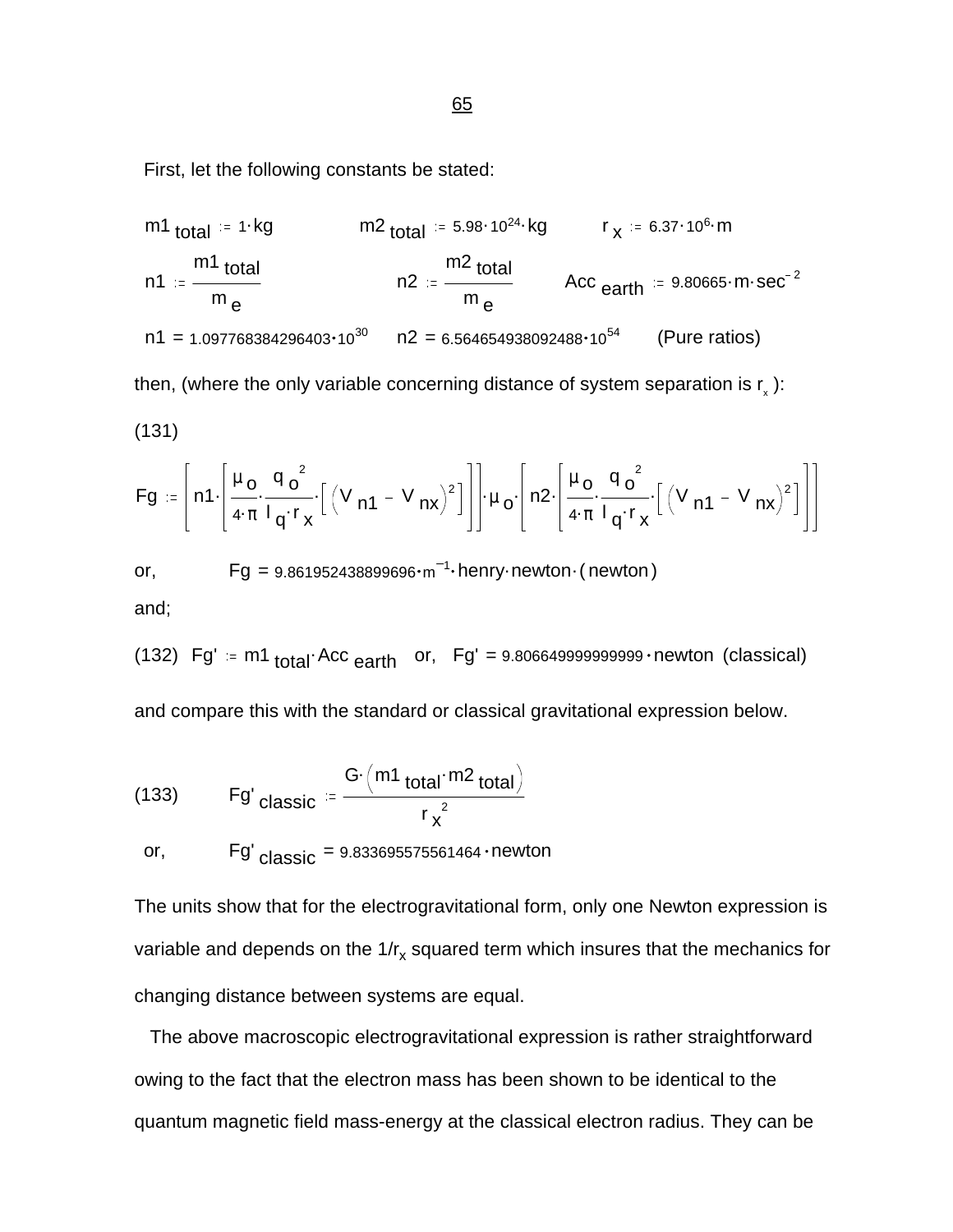taken to be the same quantum pea in a quantum pod.

(134) 
$$
m_e = \frac{\mu_o}{4 \cdot \pi} \cdot \frac{q_o^2}{l_q}
$$
 where,  $\frac{m_e}{\frac{\mu_o}{4 \cdot \pi} \cdot \frac{q_o^2}{l_q}} = 1$ 

 Let us now return to the case for the n1 orbital where we can expand on the total orbital system mechanics that may yield the total electrogravitational expression in terms of the centripetal, magnetic, and electrostatic forces all combining to provide the total electrogravitational force.

Let 
$$
\theta := \frac{\pi}{2}
$$
  $\phi := \frac{\pi}{2}$  orbital # n := 1

Demonstrating the simplified form of the electrogravitational atomic n1 action below;

(135) 
$$
F_{\mathbf{M1}} = (\sin(\theta) \cdot \sin(\phi)) \cdot \left[ \left( \frac{\mu_0}{4 \cdot \pi} \cdot \frac{q_0^2}{1 q \cdot r_{\mathbf{n1}}} \right) \cdot \left( \frac{V_{\mathbf{n1}}}{n} - V_{\mathbf{LM}} \right) \right] \cdot V_{\mathbf{LM}}
$$

or, F  $_{\text{M1}}$  = 3.217042829800592 $\cdot$ 10<sup>-15</sup>  $\cdot$ newton

(136) 
$$
F_{C1} = \frac{\mu_0}{4 \pi} \frac{q_0^2}{l_q r_{n1}} \left(\frac{V_{n1}}{n}\right) V_{LM}
$$

or, F  $_{C1}$  = 3.217042955419055 $\cdot$ 10<sup>-15</sup>  $\cdot$ newton

(137) F1 tot = i  $\cdot$  (F  $_{C1}$  – F M1

or, F1  $_{tot}$  = 1.25618463377314 $\cdot$ 10<sup>-22</sup> i  $\cdot$ newton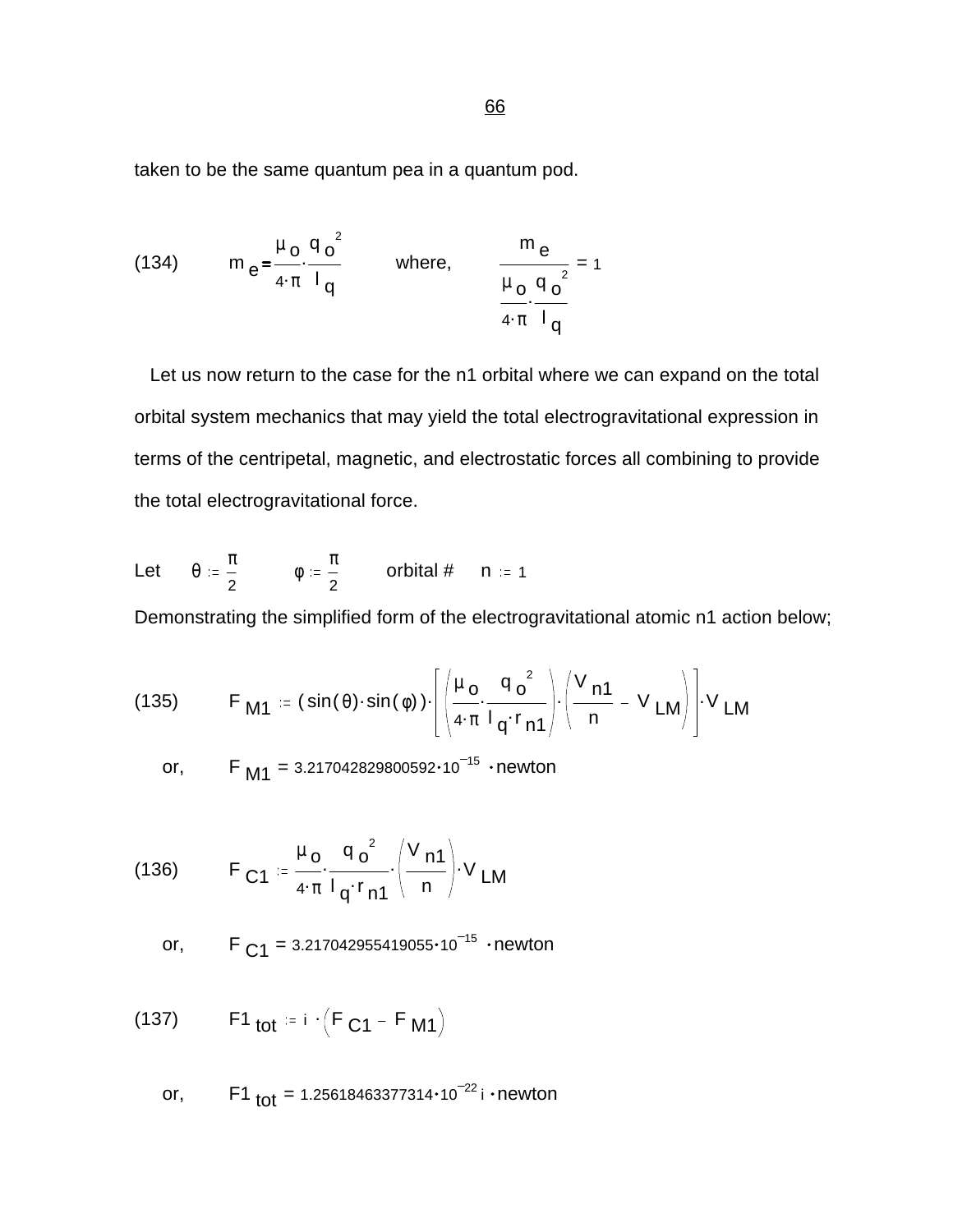Check:

(138) 
$$
F1_{tot}^{2} \mu_0 = -1.982973073816794 \cdot 10^{-50} \cdot m^{-1} \cdot \text{henry newton}^2
$$

and, Fg  $_{\text{classic}}$  = 1.977291383868968 $\cdot$ 10<sup>-50</sup>  $\cdot$ kg $\cdot$ m $\cdot$ sec<sup>-2</sup>

where the classic force is assumed to be negative since the force is one of attraction. In  $F1_{\text{tot}}$  no assumption need be made as the sign is correct.

And note that; 
$$
(V_{n1} \cdot V_{LM} - V_{nx} \cdot V_{LM}) = 7.297353091416881 \cdot 10^{-3} \cdot m^2 \cdot sec^{-2}
$$
  
which is the fine structure constant times one meter-squared per second-squared.  
The force differential between the centripetal and magnetic forces has also an  
energy differential to be examined for the two related quantum electrogravitational  
standing wave frequencies that when taken as a differential will yield the basic  
quantum electrogravitational frequency  $f_{LM}$ .

or,

$$
(139) \tF M1^{r} n1 = 1.702385874589052 \cdot 10^{-25} \cdot joule
$$

$$
(140) \tF C1^{r} n1 = 1.702385941063485 \cdot 10^{-25} \cdot joule
$$

And;

(141) 
$$
f_{M1rn1} = \frac{F_{M1} \cdot r_{n1}}{h}
$$
  $f_{M1rn1} = 2.569221969458471 \cdot 10^8 \cdot Hz$ 

(142) 
$$
f_{C1rn1} = \frac{F_{C1}r_{n1}}{h}
$$
  $f_{C1rn1} = 2.569222069780951 \cdot 10^8 \cdot Hz$ 

the differential freq. is;

(143) 
$$
f_{\text{diff}} = f_{\text{C1rn1}} - f_{\text{M1rn1}}
$$
 or,  $f_{\text{diff}} = 10.03224802017212 \cdot Hz$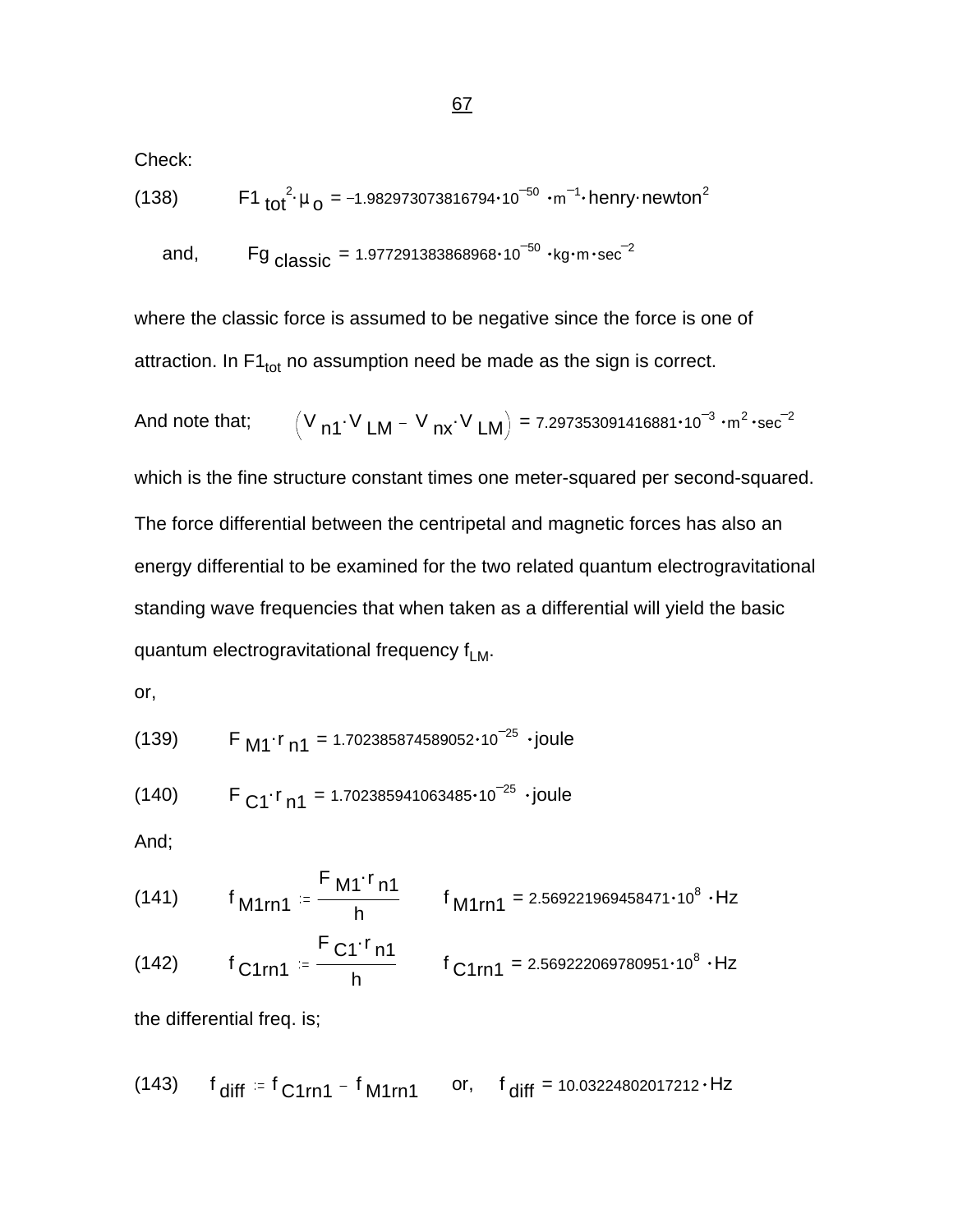This is the quantum electrogravitational frequency that is a result of the frequency difference in the quantum frequency structure of atomic matter of all forms. It is to be expected to be found in all matter-energy signatures and is displayed at very low order magnitude.

The related electromagnetic wavelength differential is;

(144) 
$$
\lambda
$$
 diff  $= c \cdot \left( \frac{1}{f_{M1rn1}} - \frac{1}{f_{C1rn1}} \right)$   $\lambda$  diff  $= 4.556335470344859 \cdot 10^{-8} \cdot m$ 

and;

(145) 
$$
f_{\text{diff}} = \frac{c}{\lambda_{\text{diff}}}
$$
 or,  $f_{\text{diff}} = 6.579683606512612 \cdot 10^{15} \cdot Hz$ 

where also the equivalent frequency in the n1 orbital is;

$$
(146) \qquad \frac{m_e \cdot \left(\frac{V_{n1}}{n}\right)^2}{h} = 6.579683853107708 \cdot 10^{15} \cdot Hz
$$

The two frequencies above,  $f_{C1rn1}$  and  $f_{M1rn1}$ , may be taken to be intregally related to the generation of the electrograviton in the case above and the differential between the two represented as a flipping from one to the other forming an energy pump that is supplied by a source directly related to the energy that keeps the electron pulsing from hyperspace as has been postulated in the previous chapters. The energy "radiated" carries negative momentum to everything that it interacts with.

 Since the two standing wave frequencies above are considered as a primary step to the formation of the graviton then it may be also inferred that they play a direct role in the receptor interaction with the incoming electrograviton. Therefore if the two frequencies are interfered with by a strong enough electromagnetic wave (at the just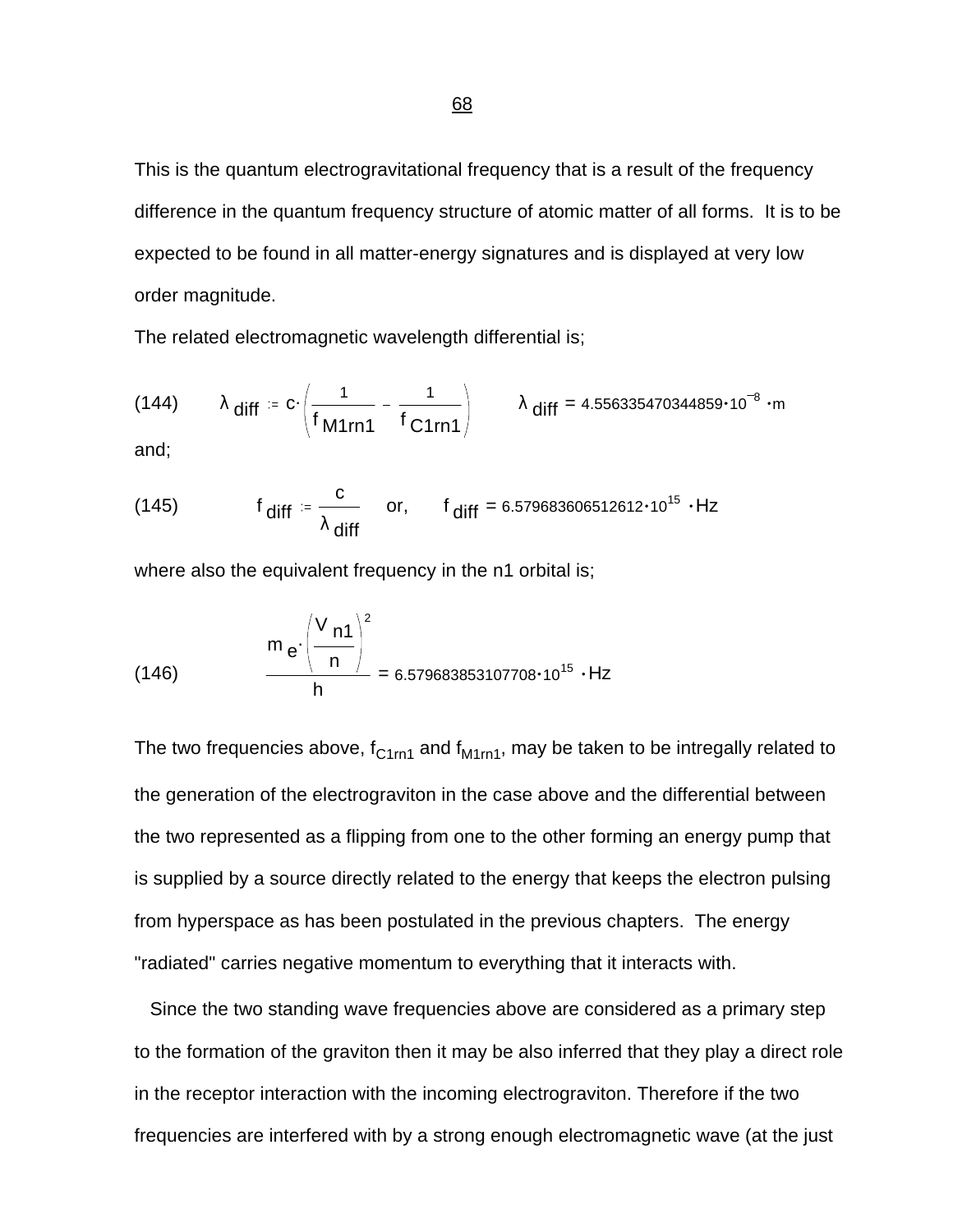the right wavelength) the process can be made either stronger in the attractive action or made to oppose or reverse the momentum action altogether. The average of the sum of the two frequencies is calculated below.

(147) 
$$
f_{CMavg} = \frac{f_{C1rn1} + f_{M1rn1}}{2}
$$
 or;  $f_{CMavg} = 2.569222019619711 \cdot 10^8 \cdot Hz$ 

and the average electromagnetic wavelength is:

(148) 
$$
\lambda
$$
 CMavg =  $\frac{c}{f_{\text{CMavg}}}$  or,  $\lambda$  CMavg = 1.166860846243154·m

and the diameter related to that wavelength is:

(149) 
$$
D_{\lambda CM} = \frac{\lambda \text{ CMavg}}{\pi}
$$
 or,  $D_{\lambda CM} = 0.37142334315998 \cdot m$   
where also;  $D_{\lambda CM} = 14.62296626614094 \cdot in$ 

 Change the orbital # n back on page eight to see how the average frequency will change but the frequency differential remains the same. The wavelength differential will grow larger as an integer increase of orbital # n will demonstrate. This suggests that a particular atomic orbital could be selected for probing by the appropriate frequency that would force the quantum energy level into only one level instead of alternating between the higher and lower energy level that defines the energy difference that generates the quantum electrogravitational frequency  $f_{LM}$ . The lower energy level would act as a gravitational energy vacuum as long as it was in that energy level and if the higher energy level were forced to exist by changing the probe input frequency accordingly, the orbital would act as a gravitational generator. By changing the phase of the probe, the polarity of either energy case could be changed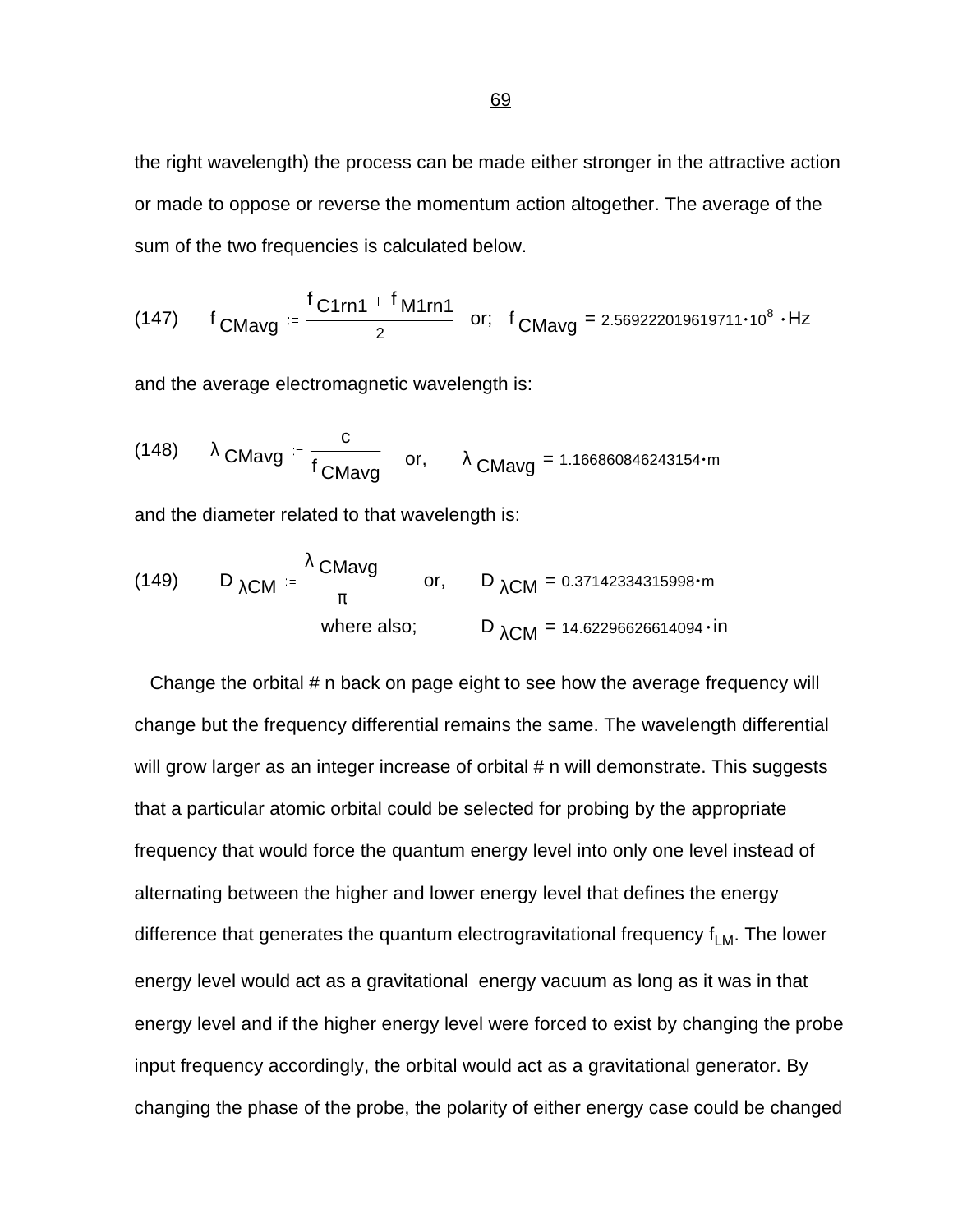at will. Making the process coherent by using a well organized atomic target, the effect could be focused and magnified.

 It is postulated that since a charge may build a non terminated field indefinitely and an atom containing charges can replenish energy lost through the matter wave radiation at a given rate as long as it is within the differential limits set above. Energy would thus flow from hyperspace instead of out and then back. A photon has not the same ability to replenish its energy lost to negative matter wave interaction since it does not build an external field like an electron or proton does. Therefore photons in space over a period of time lose energy and redshift as a result while atomic matter is much more stable.

 It is possible to expand the Ftot equation (113) using the formulae (!07-112) and (131-132) to yield a formula that combines features of both quantum expressions so that an equation will be arrived at that will apply to macroscopic world size parameters and still retain the quantum expression constants.

 First, let us insert the expressions for input variables from page seven previous as primed variables where a 1 kg mass is assumed at the surface of the Earth;

m1' <sub>total</sub> := 1 kg m2' <sub>total</sub> := 5.98 10<sup>24</sup> kg r' <sub>x</sub> := 6.37 10<sup>6</sup> m n1' m1' <sub>total</sub> m <sub>e</sub> n2' m2' <sub>total</sub> m <sub>e</sub> Acc  $_{\mathsf{earth}}$  := 9.80665 $\cdot$ m $\cdot$ sec $^{-2}$  $n1' = 1.097768384296403 \cdot 10^{30}$   $n2' = 6.564654938092488 \cdot 10^{54}$  (Pure ratios)

Next the (107-110) quantum force expressions are repeated below:

Feent

\n
$$
\begin{aligned}\n&= \frac{\mu_0}{4 \cdot \pi} \cdot \frac{q_0^2}{q \cdot r} \cdot (V_{n1}) \cdot V_{LM} & \text{Fcn} \\
&= \frac{\mu_0}{4 \cdot \pi} \cdot \frac{q_0^2}{q \cdot r} \cdot V_{n1}^2 \\
&= 2.672505401983493 \cdot 10^{-32} \cdot \text{newton} & \text{Fcn} \\
&= 6.844188693378739 \cdot 10^{-25} \cdot \text{newton}\n\end{aligned}
$$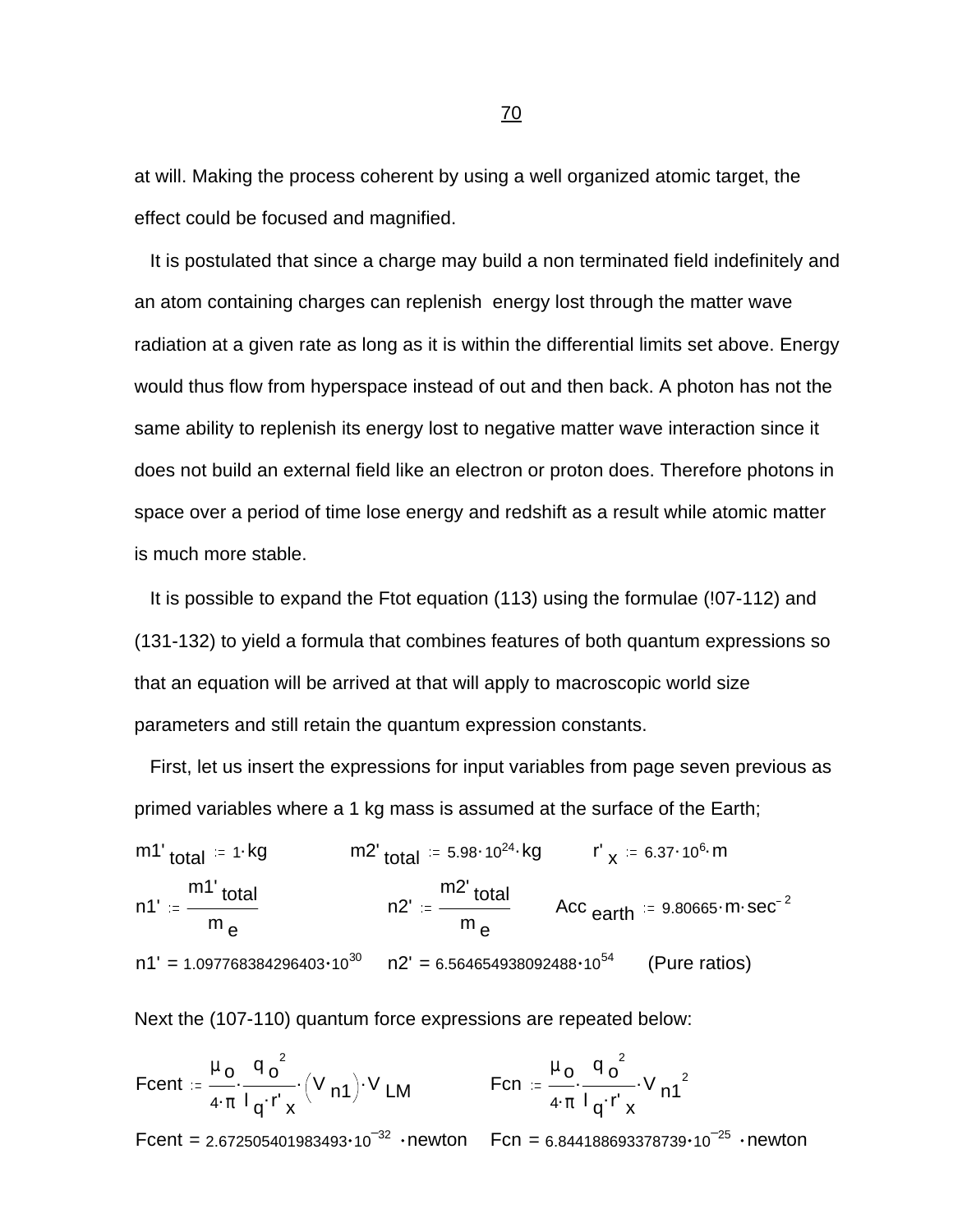Fmag := 
$$
\frac{\mu_0}{4 \cdot \pi} \cdot \frac{q_0^2}{q \cdot r_x} \cdot (V_{n1} - V_{LM}) \cdot V_{LM}
$$
 (Vectored with centripetal force.)

\nFmag = 2.672505297628025·10<sup>-32</sup> · newton

\nFcoul :=  $\frac{1}{4 \cdot \pi \cdot \epsilon_0} \cdot \frac{q_0^2}{r_x^2}$ 

\nFcoul = 5.685696925291126·10<sup>-42</sup> · newton

\nThen Fgtot is stated as;

(150)

Fgtot :=  $\mu$  <sub>O</sub>·n1'·n2'·((cos(θ)·(Fcn – Fcoul)) + i ·sin(θ)·(Fcent – Fmag))<sup>2</sup> or;

Fgtot = -9.846048356804058 + 0.792074767145431 $\mathfrak{i}\cdot\mathfrak{m}^{-1}\cdot$ henry $\cdot$ newton $^2$ 

It can be shown that for an interaction distance less than the Bohr radius  $r_{n1}$  the electrogravitational force reverses sign and begins to grow in magnitude as a force of repulsion. This has a very interesting consequence since it means that the collapse of matter would have a limit and while "black holes" may still be possible, they would not collapse indefinitely to a zero diameter.

Let us assemble the variables for input again but this time assign a range variable to  $r_{x}$  around the  $r_{n1}$  diameter and also set the interaction masses to paired electrons.

m1' <sub>total</sub> := m <sub>e</sub> m2' <sub>total</sub> := m <sub>e</sub> r <sub>var</sub> := 1·10<sup>-12</sup>·m ,1.1·10<sup>-12</sup>·m .. 1·10<sup>-11</sup>·m n1' m1' <sub>total</sub> m <sub>e</sub> n2' m2' <sub>total</sub> m <sub>e</sub> Acc  $_{\mathsf{earth}}$  := 9.80665 $\cdot$ m $\cdot$ sec $^{-2}$  $n1' = 1$   $n2' = 1$  (Pure ratios)

Next, the formulae (107-110) involving the quantum force expressions;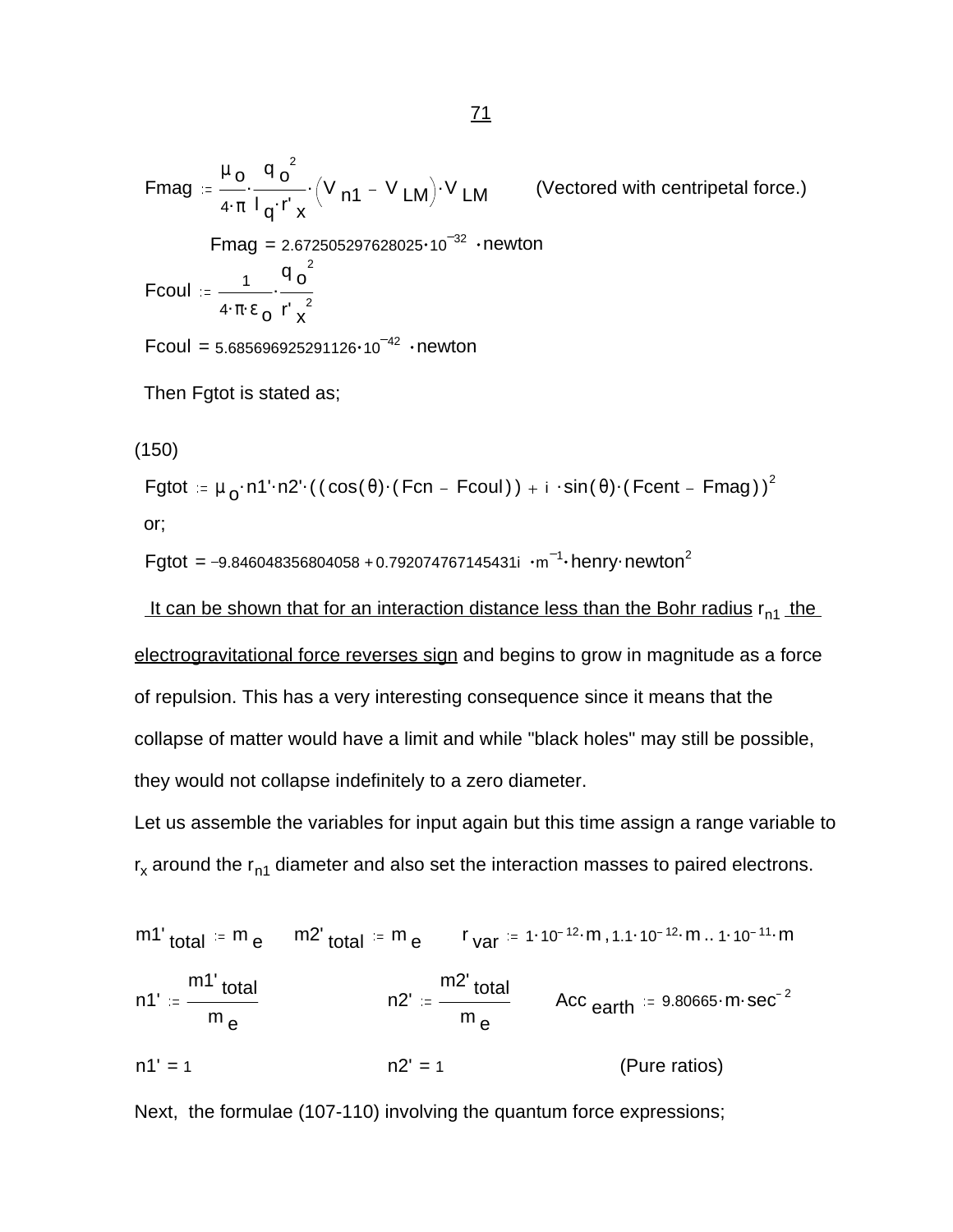Feent 
$$
(r_{var}) = \frac{\mu_0}{4 \cdot \pi} \cdot \frac{q_0^2}{l_q \cdot r_{var}} \cdot (V_{n1}) \cdot V_{LM}
$$

\nFor  $(r_{var}) = \frac{\mu_0}{4 \cdot \pi} \cdot \frac{q_0^2}{l_q \cdot r_{var}} \cdot V_{n1}^2$ 

\nFrom  $(r_{var}) = \frac{\mu_0}{4 \cdot \pi} \cdot \frac{(q_0)^2}{l_q \cdot r_{var}} \cdot (V_{n1} - V_{LM}) \cdot V_{LM}$ 

\nFrom  $(r_{var}) = \frac{\mu_0}{4 \cdot \pi} \cdot \frac{(q_0)^2}{l_q \cdot r_{var}} \cdot (V_{n1} - V_{LM}) \cdot V_{LM}$ 

\n(Vectored with centripetal force.)

\nFrom  $(r_{var}) = \frac{1}{4 \cdot \pi} \cdot \frac{q_0^2}{l_q \cdot r_{var}}$  (Vectored with centripetal force.)

Then Fgvar is stated as;

(151)  
\nFgvar 
$$
(r_{var}) = \mu_0 \cdot n1 \cdot n2 \cdot \left[ \cos(\theta) \cdot (\text{Fcn } (r_{var}) - \text{Fcoul } (r_{var})) \dots \right]^{2}
$$
  
\n $+ i \cdot \sin(\theta) \cdot (\text{Fcent } (r_{var}) - \text{Fmag } (r_{var})) \right]^{2}$ 

The plot of the real and imaginary resultant forces is given below in plot #5.



It is immediately apparent that as the radius of interaction decreases, the force of repulsion in the real sense increases.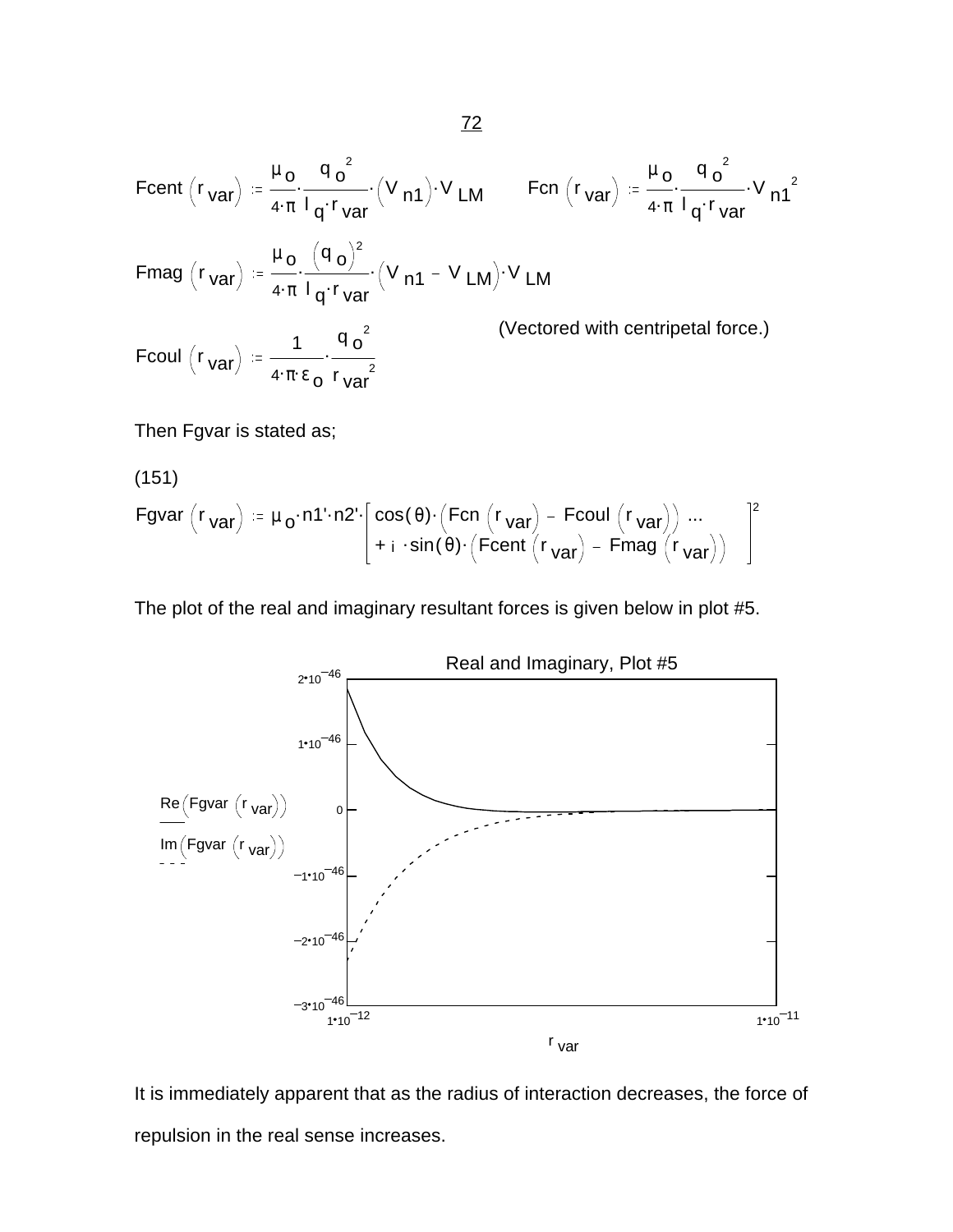For those who are in the active Mathcad mode, the X-Y plot above has the capability of being read by crosshairs if you click inside the graph to enclose the entire graph region with a blue box and then click on the pull down menu item X-Y plot and then on crosshair. Below are some copied data points from the graph above where the Compton radius was chosen as a point of interest.

$$
X := 2.43493 \cdot 10^{-12}
$$
  $Y := 1.55727 \cdot 10^{-62}$ 

 Notice that the y value is slightly positive marking the beginning of a positive force of repulsion. This is where the zero "y" point on the left of the graph is right on the X-Y crosshair line.

 The Fcoul force is responsible for the repulsion action described above since it is of the order of 1/r<sup>2</sup> while the other terms are on the order of 1/r in each force-sum before squaring of the two force-sums to find the total force Fgvar. Above the Bohr radius the Fcoul force has little effect on the total force outcome. If we allow the radius to approach the Plank length which is accepted as the radius of the beginning of the universe or the smallest possible quantum radius, the electrogravitational force exceeds the coulomb force as a force of repulsion overcoming the coulomb force of attraction and therefore the expansion phase during the big bang is accounted for as well as placing the above equation Fgvar as able to unify the gravitational force with the coulomb force at the beginning of the universe. The strong and weak forces have already been proposed to be unified at the same distance according to some popular contemporary works on the subject. The Plank length is arrived at in the following equation;

(152) d 
$$
\rho
$$
lank  $= \sqrt{G \cdot \frac{h}{2 \cdot \pi \cdot c^3}}$  d  $\rho$ lank = 1.616048615934886 \cdot 10<sup>-35</sup> \cdot m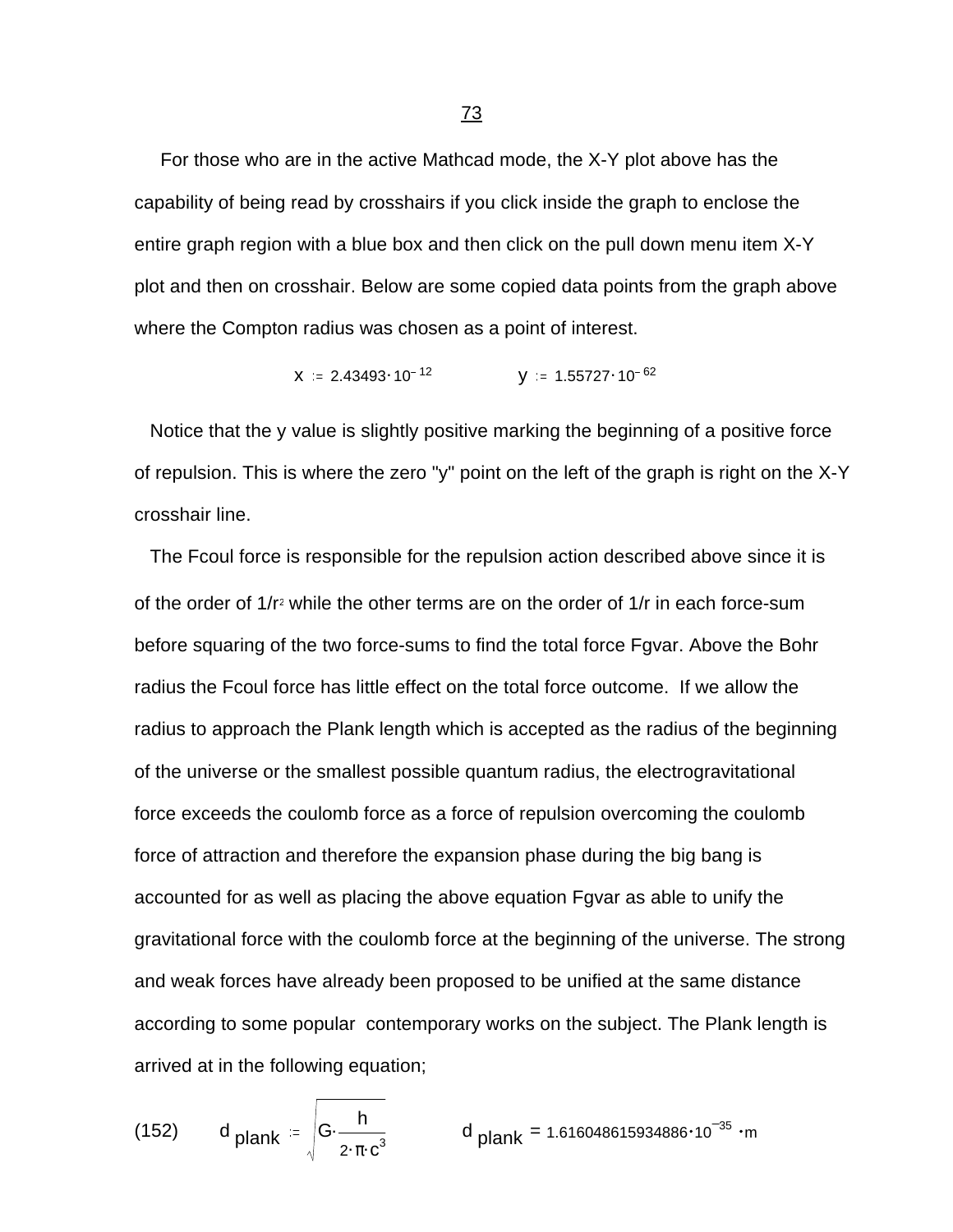Substituting this into the electrogravitational force equation for the radius of interaction instead of  $r_{VAR}$  will yield an extremely large force of repulsion. Let the new radius Ro be equal to the Plank distance from above for the following:

$$
m1'_{total} = m_e
$$
  $m2'_{total} = m_e$   $R0 = d_{plank}$ 

n1' m1' <sub>total</sub> m <sub>e</sub> n2' m2' <sub>total</sub> m <sub>e</sub> Acc  $_{\mathsf{earth}}$  := 9.80665 $\cdot$ m $\cdot$ sec $^{-2}$  $n1' = 1$   $n2' = 1$  (Pure ratios)

next the formulae (107-110) involving the quantum force expressions;

$$
\text{Feent}_{Ro} := \frac{\mu_o}{4 \cdot \pi} \cdot \frac{q_o^2}{I_q \cdot Ro} \cdot (V_{n1}) \cdot V_{LM}
$$
\n
$$
\text{Fen}_{Ro} := \frac{\mu_o}{4 \cdot \pi} \cdot \frac{q_o^2}{I_q \cdot Ro} \cdot V_{n1}^2
$$

\n
$$
\text{Fmag}_{\text{RO}} = \frac{\mu_o}{4 \cdot \pi} \cdot \frac{(q_o)^2}{l_q \cdot \text{Ro}} \cdot (V_{\text{n1}} - V_{\text{LM}}) \cdot V_{\text{LM}}
$$
\n*(Vectored with centripetal force.)*\n

Fcoul  $R_0 = \frac{-1}{4.78}$ .  $4 \cdot \pi \cdot \epsilon$  o  $q_o^2$  $Ro<sup>2</sup>$ (Negative signed to stipulate a force of attraction.)

Then  $Fg_{ro}$  is stated as;

(153) 
$$
Fg_{Ro} = \mu_o \cdot n1 \cdot n2 \cdot \begin{bmatrix} \cos(\theta) \cdot (Fcn_{Ro} - Fcoul_{Ro}) ... \\ + i \cdot \sin(\theta) \cdot (Fcent_{Ro} - Fmag_{Ro}) \end{bmatrix}
$$

Then the force at the Plank distance taken as the beginning radius of the universe is;

2

$$
Fg_{R0} = 3.67663353658978 \cdot 10^{45} + 5.591911902223744 \cdot 10^{22} i \cdot m^{-1} \cdot \text{henry}\cdot \text{newton}^2
$$

And the coulomb force at the same radius is;

Fcoul  $_{\rm Ro}$  = -8.833925400368829 $\cdot$ 10<sup>41</sup>  $\cdot$ newton

It is immediately apparent that the electrogravitational force of repulsion is greater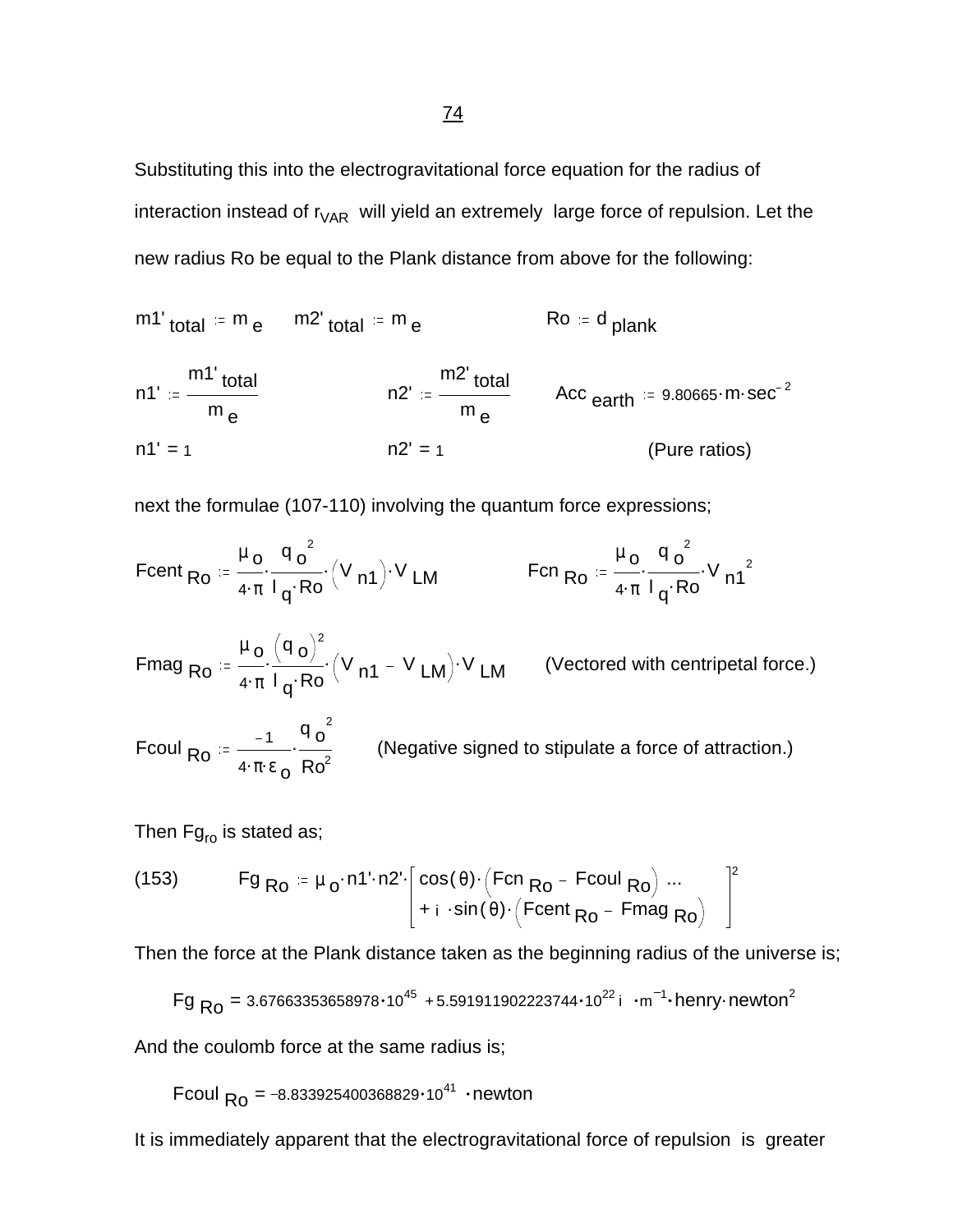than the coulomb force and here we define the coulomb force as one of attraction. Thus there could be no prevalent electrical binding force until the electric force of attraction could overcome the electrogravitational force of repulsion at some larger radius of charge interaction. Let it further be stipulated that the two types of forces (centripetal), along with the coulomb, and the magnetic forces should still be active constituents in the beginning where also the major centripetal and coulomb forces are capable of switching their identities in alternate fashion so that they would all appear to be individual forces at a point in future time.

 If we now assign an increasing range variable to the basic Plank radius and plot the forces electromagnetic and coulomb for the increasing force interaction radius we may be able to examine the two in a better light.

 $I = 1, 2...10$  m1'  $_{total}$  = m  $_{e}$  m2'  $_{total}$  = m  $_{e}$  = R (1) = 1·10<sup>-33</sup> l·m n1' m1' <sub>total</sub> m <sub>e</sub> n2' m2' <sub>total</sub> m <sub>e</sub> Acc  $_{\mathsf{earth}}$  := 9.80665 $\cdot$ m $\cdot$ sec $^{-2}$  $n1' = 1$  n2' = 1 (Pure ratios) Fcent' (1)  $:= \frac{\mu_0}{\sqrt{2}} \cdot \frac{q_0^2}{\sqrt{2}} \cdot (V_{n1}).$  $4 \cdot \pi$  $q_o^2$  $\frac{q_0^2}{q_1^2 R_1(1)} (V_{n1}) V_{n1}$  Fcn' (1)  $= \frac{\mu_0}{4 \pi} \frac{q_0^2}{q_1^2 R_1(1)}$  $4 \cdot \pi$  $q_o^2$  $\frac{1}{\log R (l)} V n1^2$ 

Fmag' ( I)  $:=\frac{\mu_0}{\cdot} \cdot \frac{(q_0)^2}{\cdot} \cdot (V_{n1} - V_{LM})$ .  $4 \cdot \pi$  $\mathsf{q}_\mathsf{O}$ <sup>2</sup>  $\frac{1}{\log R(1)}$  (<sup>V</sup> n1 <sup>– V</sup> LM)<sup>. V</sup> LM (Vectored with centripetal force.)

Fcoul' (1) = 
$$
\frac{-1}{4 \cdot \pi \cdot \epsilon_0} \cdot \frac{q_0^2}{R (1)^2}
$$

Then Fg`(I) is stated as;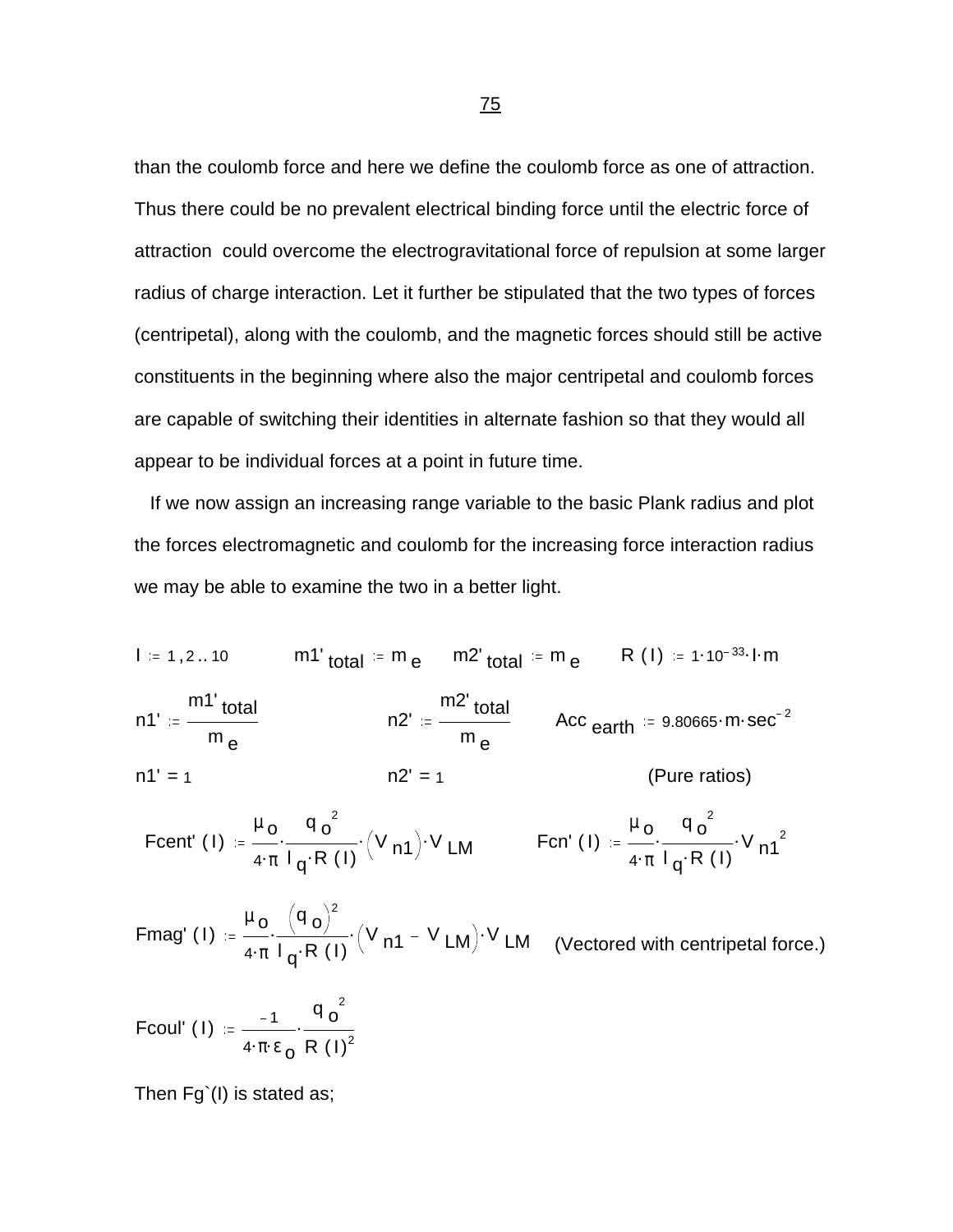(154) 
$$
Fg'(1) := \mu_0 \cdot n1 \cdot n2 \cdot \left[ \cos(\theta) \cdot (Fcn'(1) - Fcoul'(1)) \dots \right]^{2} + i \cdot sin(\theta) \cdot (Fcent'(1) - Fmag'(1)) \right]^{2}
$$

Assigning compatible units to Fcoul: <sup>1</sup> henry newton

and; 
$$
Fdiff(I) := Fg'(I) + Fcoul''(I)
$$



The plot above shows that the green line plotting the differential between the coulomb force and the electrogravitational force reaches a balance at the below radius where the X-Y plot feature is again used to find the value on the graph.

Or, 
$$
\text{Ro}_{null} = 1.26602 \cdot 10^{-33} \cdot \text{m}
$$

and; 
$$
\frac{Ro_{\text{null}}}{d_{\text{plank}}} = 78.34046497837605
$$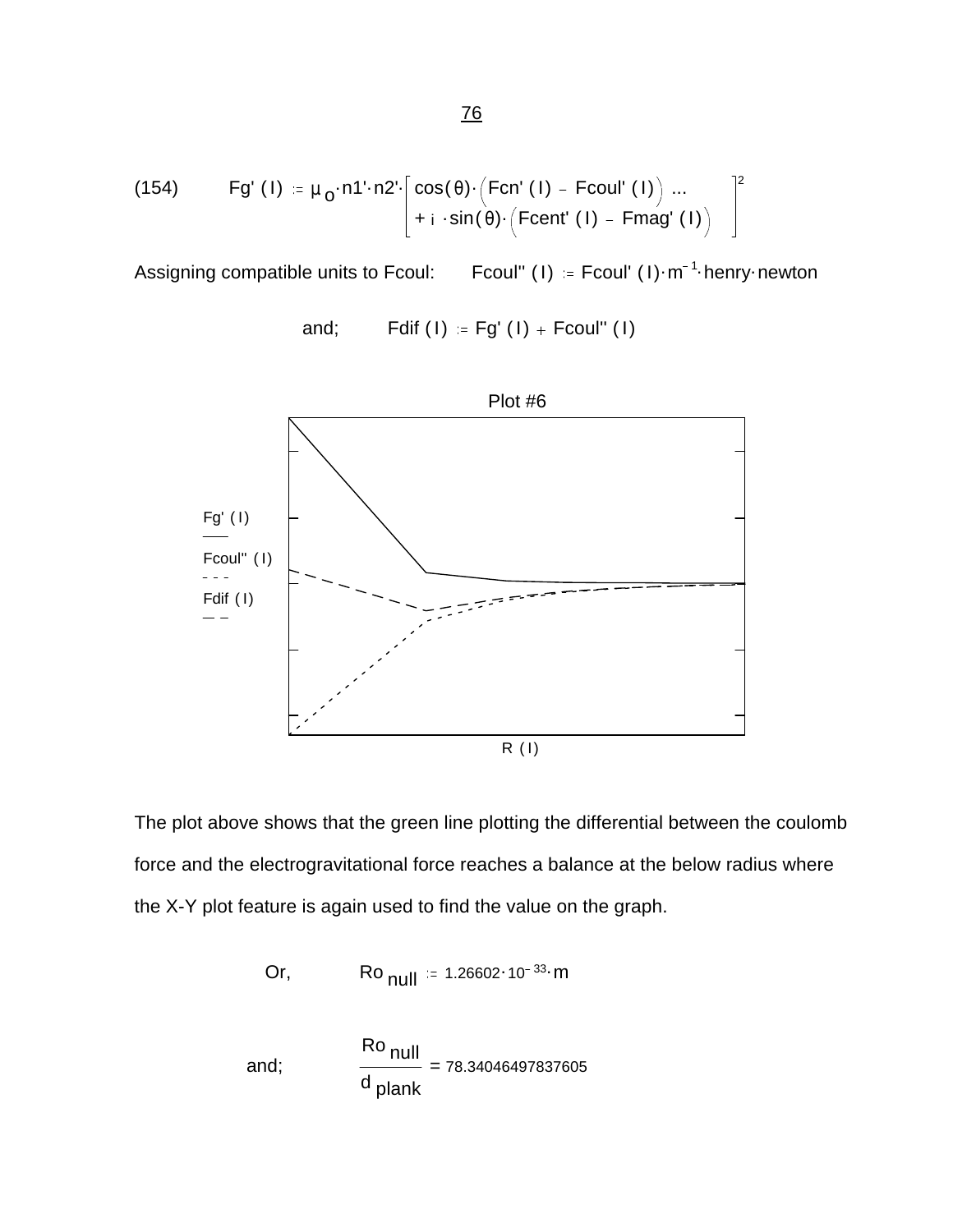(155) 
$$
m_{p'} = 2 \cdot m_e \cdot \frac{Ro_{null}}{\sqrt{\alpha \cdot d_{plank}}}
$$

where;

 $m_{p'} = 1.67079336385379 \cdot 10^{-27}$  ·kg

and the actual mass of the proton is given by present measurements to be;

$$
m_{p} = 1.672623100 \cdot 10^{-27} \text{ kg}
$$

The exact Ro can be calculated if we assume that the present proton mass is an accurate representation of what it was at the beginning of the universe, or;

(156) 
$$
\mathsf{Ro}_{\text{actual}} = \frac{\mathsf{m}_{\mathsf{p}}}{2 \cdot \mathsf{m}_{\mathsf{e}}} \cdot \sqrt{\alpha} \cdot \mathsf{d}_{\text{plank}}
$$

$$
or; \t Ro_{actual} = 1.267406456641462 \cdot 10^{-33} \cdot m
$$

This would be the interaction distance for the electrogravitational force to equal the coulomb force where the gravitational force would begin to become one of attraction instead of repulsion. Also, please note that the equation suggests that there may be two electrons for every proton and/or that two electrons paired motion may form a mechanism related to one proton in general. The first atomic orbital for example has the capability of holding two electrons and also it is suggested by popular theory that electrons prefer to form spin pairs in a superconducting copper-oxide lattice. The distance that they are separated while this occurs may have a direct bearing on the balance of forces magnetic to centripetal as they rotate about a common center creating both forces simultaneously and generating a counter emf that isolates the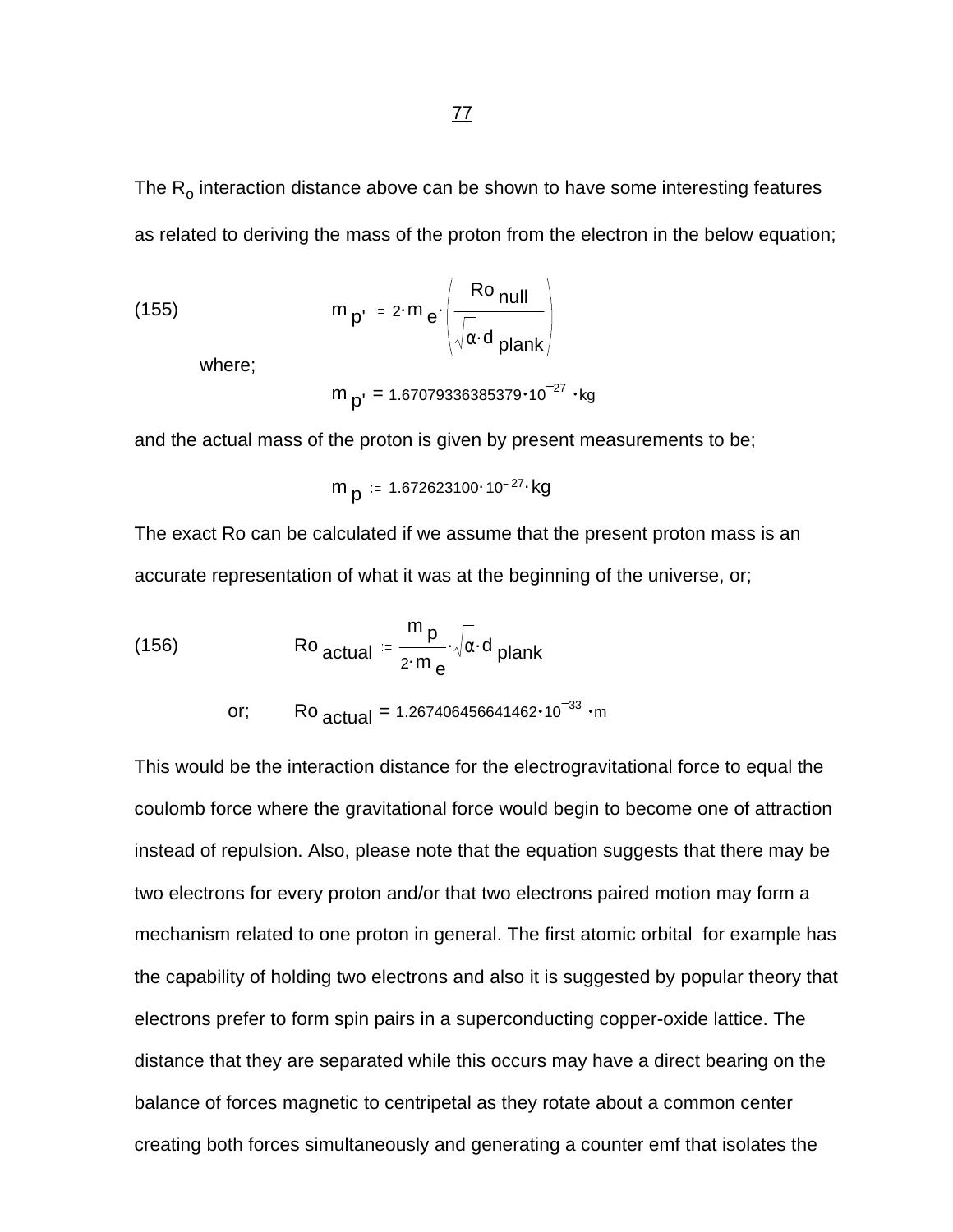pair from the atomic lattice. Calculating a frequency differential related to the paired electron radius of separation, as in equations (139-147) previous, would allow for the possibility of inducing high temperature superconductivity in ordinary crystalline conductors by forcing electrons to oscillate around a common radius set by the external pump frequency differential that is constantly alternating between a higher to lower frequency to produce the needed differential frequency and thus wavelength differential. This may induce the so called d-wave that is theorized to be linked to superconductive action. It is suggested that instead of creating a mechanical arrangement of the right kinds of atoms in a lattice spaced just at the right wavelength one may be able to create superconductivity by impinging upon a conducting electron group a frequency-differential created wavelength as described above and the conditions would be set by the wave rather than a lattice for high temperature superconductivity. The condition may be satisfied when the centripetal force  $F_{C1}$  exactly balances the magnetic force  $F_{M1}$  in equations (139-142) previous. The slight difference allowed would be related to the least quantum electrogravitational energy derived from  $E_{LM} = hf_{LM}$ . Therefore, superconductivity may be related directly to electrogravitation.

It is of interest that the  $\lambda_{\text{diff}}$  result in (144) previous has a unique wavelength that is related fundamentally to the Compton wavelength of the electron by the square of the fine structure constant which is in itself the ratio of the coulomb field energy to the rest mass energy at the Compton radius of the electron.

(156) = 2 <mark>· π · r</mark> <sub>C</sub> α 3.324918743191261 $\cdot$ 10<sup>-10</sup> $\cdot$ m and  $\frac{6}{10}$  = 2 <mark>· π · r</mark> <sub>C</sub>  $\frac{6}{\alpha^2}$  = 4.556335299581339 $\cdot$ 10<sup>-8</sup> ·m

ли в село в село в село в 1<u>78 година в 178</u>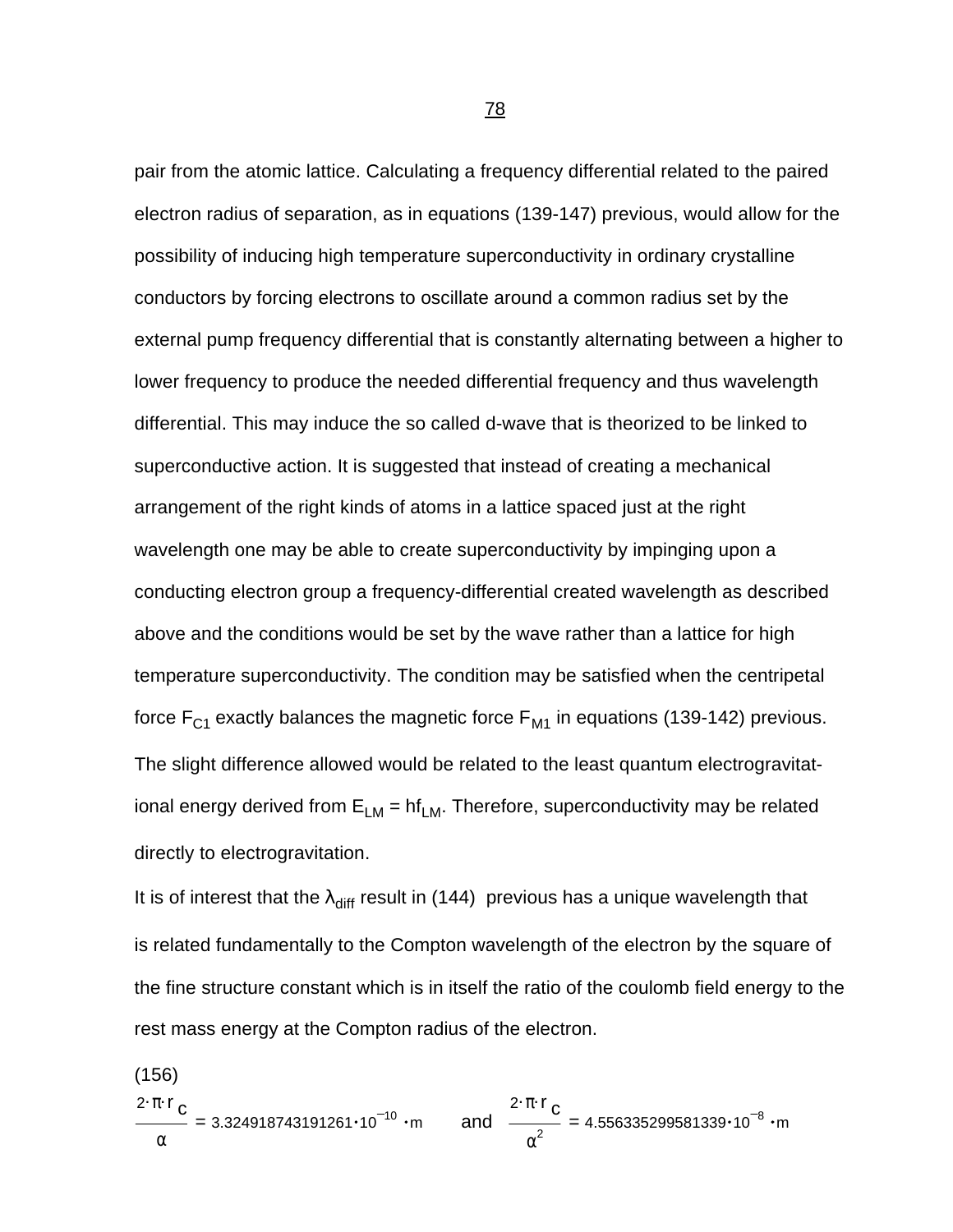where;

2· $\pi$ ·r <sub>n1</sub> = 3.324918715810513•10 $^{-10}$  ·m and  $\lambda$  <sub>diff</sub> = 4.556335470344859•10 $^{-8}$  ·m

It is postulated by this author that the wavelength calculated to be  $\lambda_{\text{diff}}$  above and in equation (144) previous is possibly not only a wavelength that may be fundamental to the spin coupling of electrons in the superconducting mechanism but also fundamental to the electrogravitational mechanism as well. By a careful adjustment to the phase of the receptor wavelength mechanism, a force of anti-electrogravitation may be achieved, as well as superconductivity at the same time. The enhancement of the electrogravitational force may also be possible which would cause the absorption of radiated electromagnetic energy of all types. In equation (135) previous, an equation involving the total magnetic force expression was presented where a double sine product of angles was presented as  $F_{M1}$ . This is a standard form equation available in engineering and college textbooks with quantum distances, charges, and velocities instead if current and macroscopic distance terms. It is a combination of the law of magnetic induction and the Biot-Savart law where the details are to be presented later in this paper for the purpose of clarification. Let us bring forward this  $F_{M1}$  equation and examine it in terms of causing the total electrogravitational interaction to be one of repulsion.

Let  $\theta' := \frac{\pi}{2}$ 2  $\phi' := \frac{\pi}{\pi}$ 2  $\Phi' = \frac{\pi}{4}$ 2

Then;

(157) 
$$
F'_{\mathbf{M1}} = (\sin(\theta') \cdot \sin(\phi')) \cdot \left[ \left( \frac{\mu_o}{4 \cdot \pi} \cdot \frac{q_o^2}{l_q \cdot r_{\mathbf{n1}}} \right) \cdot \left( \frac{V_{\mathbf{n1}}}{n} - V_{\mathbf{LM}} \right) \right] \cdot V_{\mathbf{LM}}
$$

79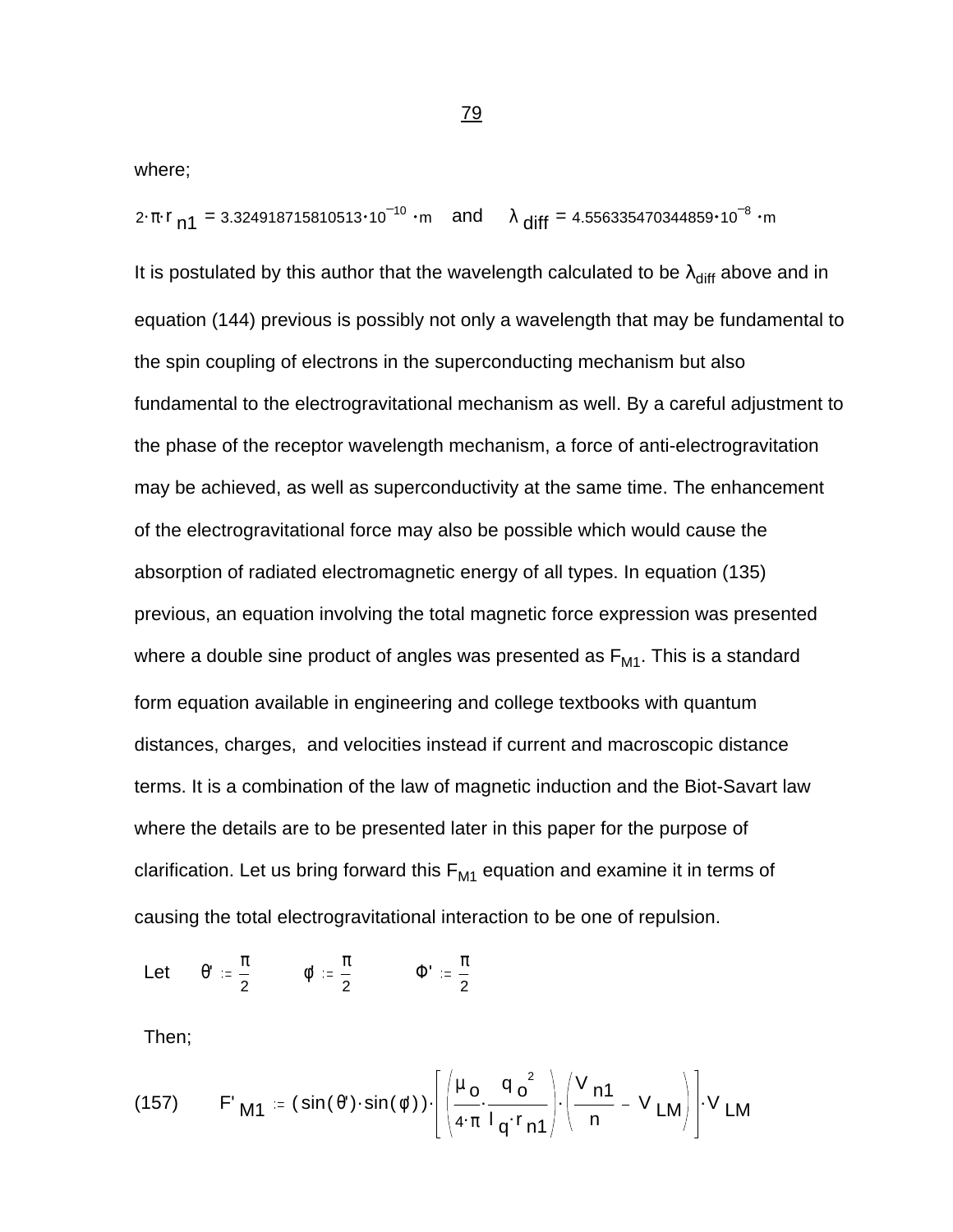and let;

(158) 
$$
F'_{C1} = \frac{\mu_0}{4 \pi} \frac{q_0^2}{l_q r_{n1}} \left(\frac{V_{n1}}{n}\right) V_{LM}
$$

where,

(159) F1' tot = 
$$
i \cdot (F' C_1 - F' M_1)
$$
 and, F1' tot = 1.25618463377314·10<sup>-22</sup> i - newton

and for  $F'M2$ ; where, Epump  $= 1.00000005$ 

(159) F' M2 = (sin(
$$
\theta
$$
')·sin( $\Phi$ ')) $\cdot$  $\left[ \left( \frac{\mu_0}{4 \cdot \pi} \cdot \frac{q_0^2}{l_q \cdot r_{n1}} \right) \cdot \left( \frac{V_{n1}}{n} - V_{LM} \right) \right]$  Epump V LM

where  $V_{LM}$  has been increased by the pump frequency energy very little by the input multiple factor Epump. The result is electrogravitational repulsion that increases in force exponentially as the pump factor is increased in small linear increments.

(160) 
$$
F'_{C2} = \frac{\mu_0}{4 \pi} \frac{q_0^2}{l_q r_{n1}} \frac{V_{n1}}{n} V_{LM}
$$

or,

(161) F2'<sub>tot</sub> = i  $\cdot$  (F'<sub>C2</sub> - F'<sub>M2</sub>) and, F2'<sub>tot</sub> = -3.523367794876494 $\cdot$ 10<sup>-23</sup>i  $\cdot$ newton then the total electrogravitational quantum force for the above example where the F2`tot receptor now has a negative interaction force is;

(162) 
$$
Fg_{repel} = F1'_{tot} \mu_0 \cdot F2'_{tot}
$$
  
or, 
$$
Fg_{repel} = 5.561876239010821 \cdot 10^{-51} \cdot m^{-1} \cdot henry \cdot newton^2
$$

The plus  $Fg_{\text{repel}}$  result is a force of repulsion by standard definition of the force sign of gravity. Note that only doubling Epump will increase the electrogravitational force of repulsion by approximately a power of eight. This is a very large output change for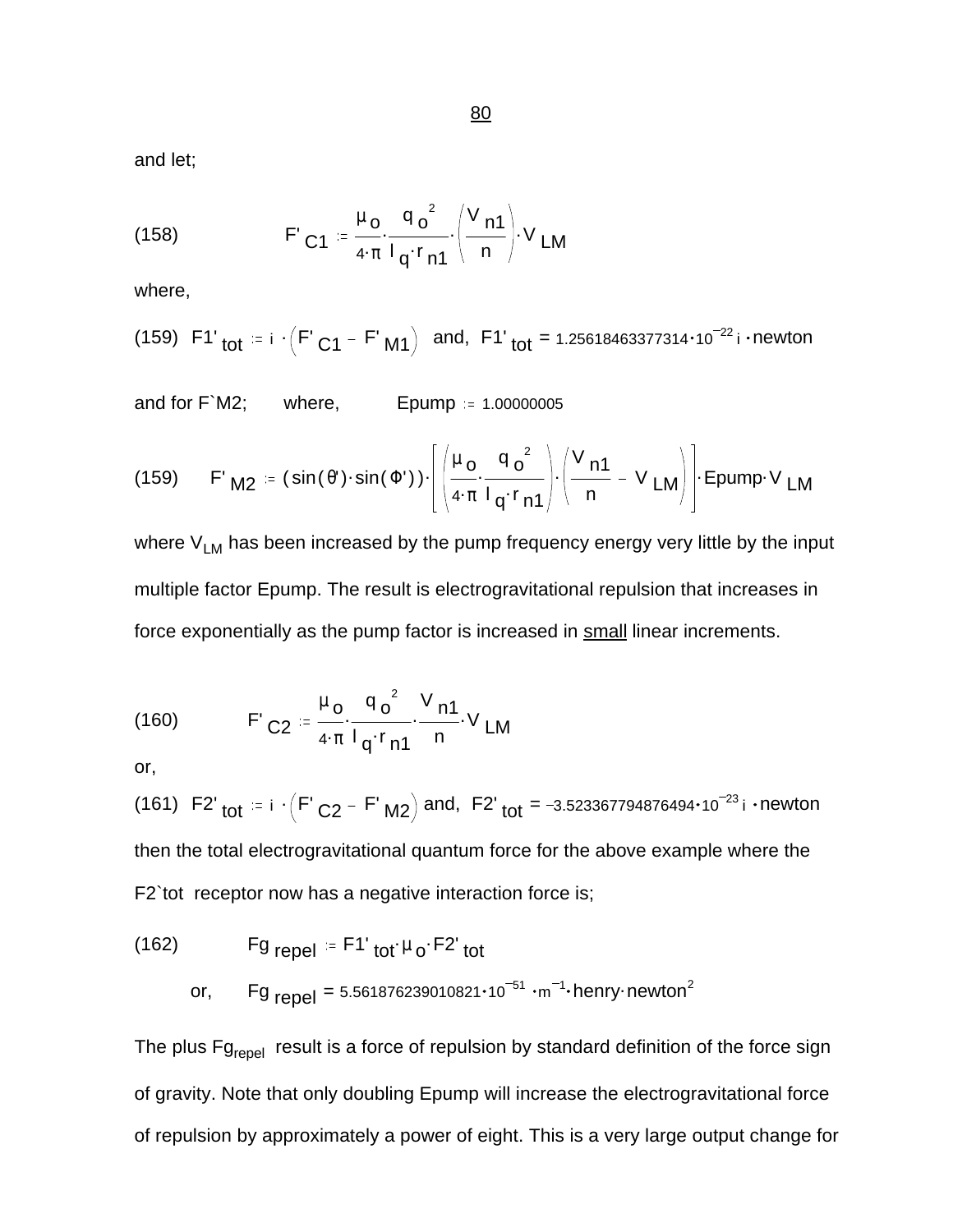a very small input change which is likened to amplification where a small change in the control gate field has a substantial effect on the output energy. Conversely, changing the angle  $\Phi$ <sup> $\gamma$ </sup>2 to  $-\Phi$ <sup> $\gamma$ </sup>2 will increase the force of attraction by an approximate power of eight. This is a phase adjustment to the receptor mechanism that could be used to take energy in at a very large rate if need be to run the equipment needed to control and generate the wavelength differential superconducting causing field that could be employed in the construction of a spacecraft that could easily travel to the stars. The energy absorption feature could provide a vast energy supply here on Earth, or for that matter, anywhere else for as long as needed. The phase change or energy pump are both initiated and controlled by the differential wavelength alternating force field described on page 68 previous. Imagine a craft alternately taking in energy in the upward and/or forward direction and then releasing that energy in a downward and/or the rear direction. The craft would work well if simply spherical or the like and would likely make itself a nuisance if too close to external electrically controlled devices.

 The following information is for those who have little or no exposure to the righthand rule or the Biot-Savart law as introduced in this book. These are the classic field equations adapted to the quantum electrogravitational concept as previously presented.

 The Biot-Savart law for magnetic induction related to a current consisting of a moving positive charge per unit time through a given distance  $\Delta$  l is shown in figure 1 on the next page and in the equation that follows. Any moving charge, whether by uniform motion or quantum displacement, constitutes a current and thus engenders a corresponding magnetic field.

<u>81 - John Stein, amerikansk politiker (</u>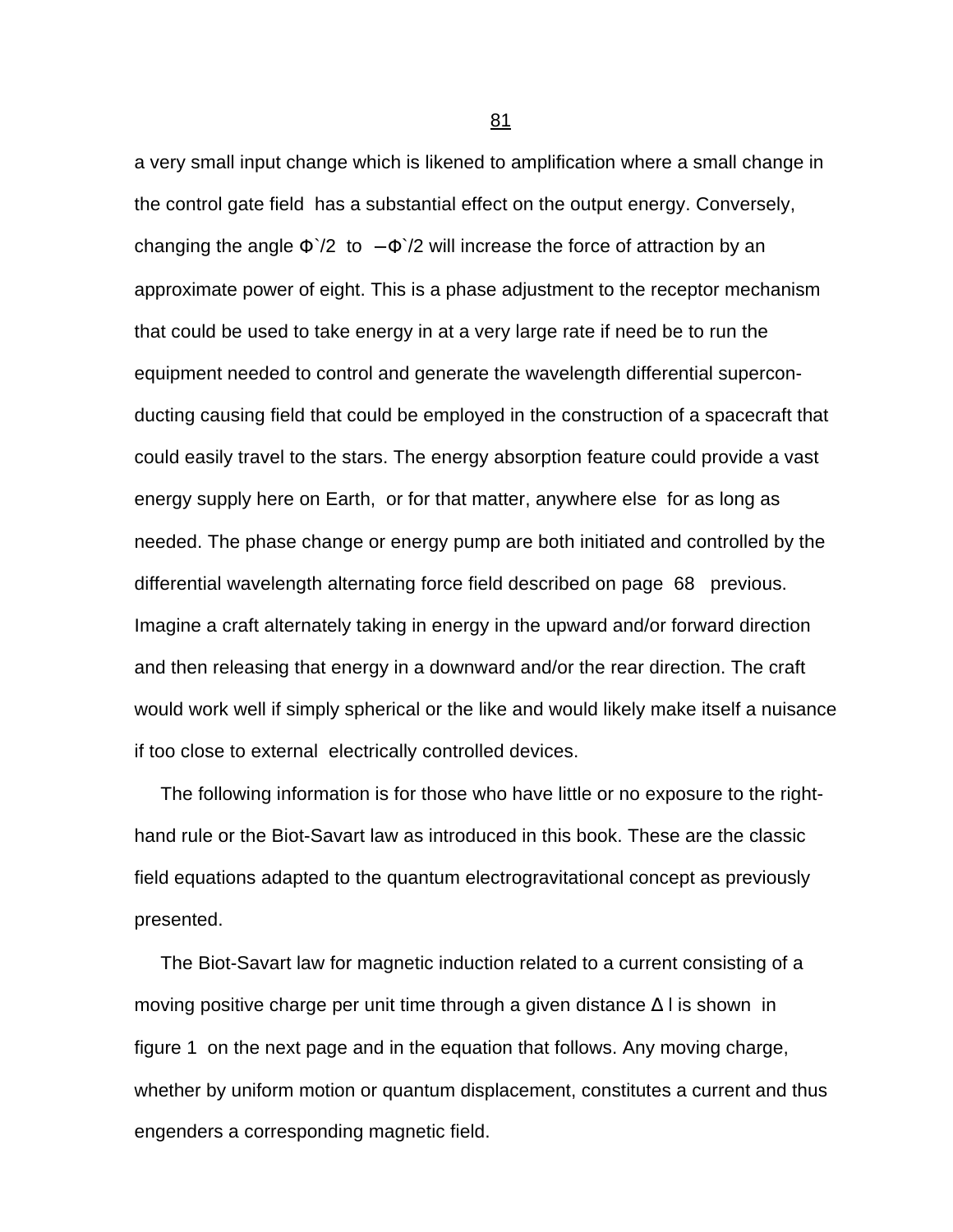

and the equation for the magnetic induction  $\mathsf{B}_\mathsf{t}$  is given by the special form of; (163)

$$
B_t := \frac{\mu_0}{4 \cdot \pi} \cdot \frac{I_{LM}}{I_q \cdot r_{n1}} \cdot \lambda_{LM} \cdot \sin(\phi) \quad \text{where,} \quad B_t = 9.178257017370638 \cdot 10^{-3} \cdot \text{tesla}
$$

The usual expression has 1/r $_{\sf n1}^2$  instead of the electrogravitational mass-field form above of 1/l<sub>q</sub>r<sub>n1</sub> as the interaction distance but the result is still valid. The second figure and equation present the force arising from a current in reaction due to an external B field and in this case is the same field as above. Then;

(164)

F1 field  $\stackrel{.}{=}$  B  $_{\mathfrak{t}}\bigl($  I  $_{\mathsf{LM}}\cdot$   $\lambda$   $_{\mathsf{LM}}\cdot$  sin(  $\theta$  )  $\bigr)$  or,  $\;$  F1 field = 1.256184637790049 $\cdot$ 10 $^{-22}$   $\cdot$ newton

and figure 2 below is a pictorial to help clarify this result.



The force on moving charges due to an external field.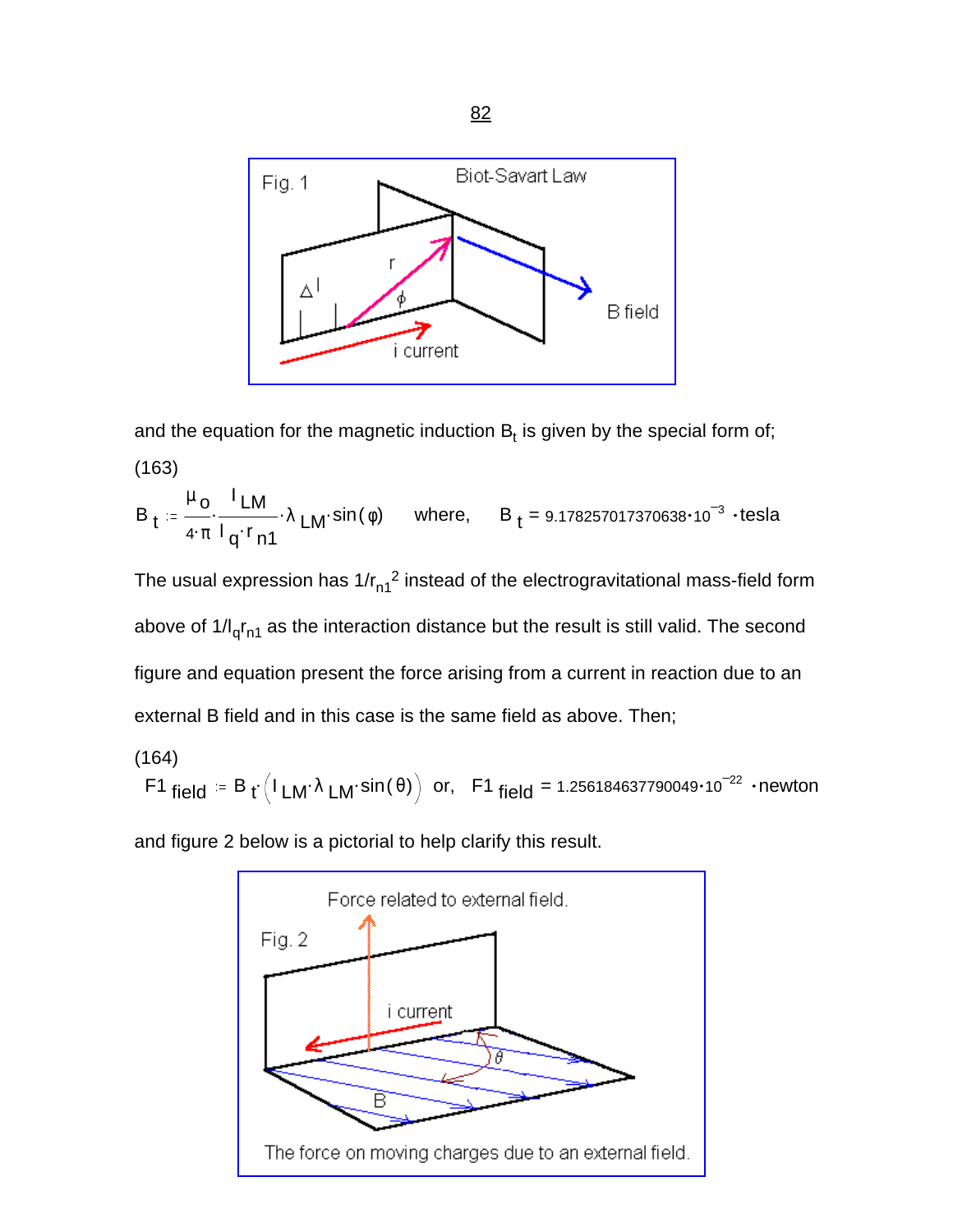The composite diagram of the two figures (1 & 2) is presented in figure 3 below and together they form one complete force-system that will be one part of the fundamental two-part total electrogravitational action expression that follows figure 3.



Iq is a quantum fixed distance of interaction in hyperspace and is one part of the product with  $r_{\text{DX}}$  in normal space which is a variable.

The total force representing a two-system electrogravitational interaction mechanism

is represented in the below equation related directly to figure 3 above.

Let a system identical to system 1 be defined as;

 $F2$  field  $F1$  field

then;

(165) Fgrav total F1 . . field <sup>μ</sup> o F2 field

or finally; Fgrav <sub>total</sub> = 1.982973086498724 $\cdot$ 10 $^{-50}$   $\cdot$ m $^{-1}\cdot$ henry $\cdot$ newton $^2$ 

The above equation for Fgrav<sub>total</sub> is the fundamental expression for the mechanism

that generates electrogravitation which is what is now called gravity. The macro-

scopic form has been presented previously where charge interaction multiples were

expressed as a ratio of system mass to the mass of the electron. Since this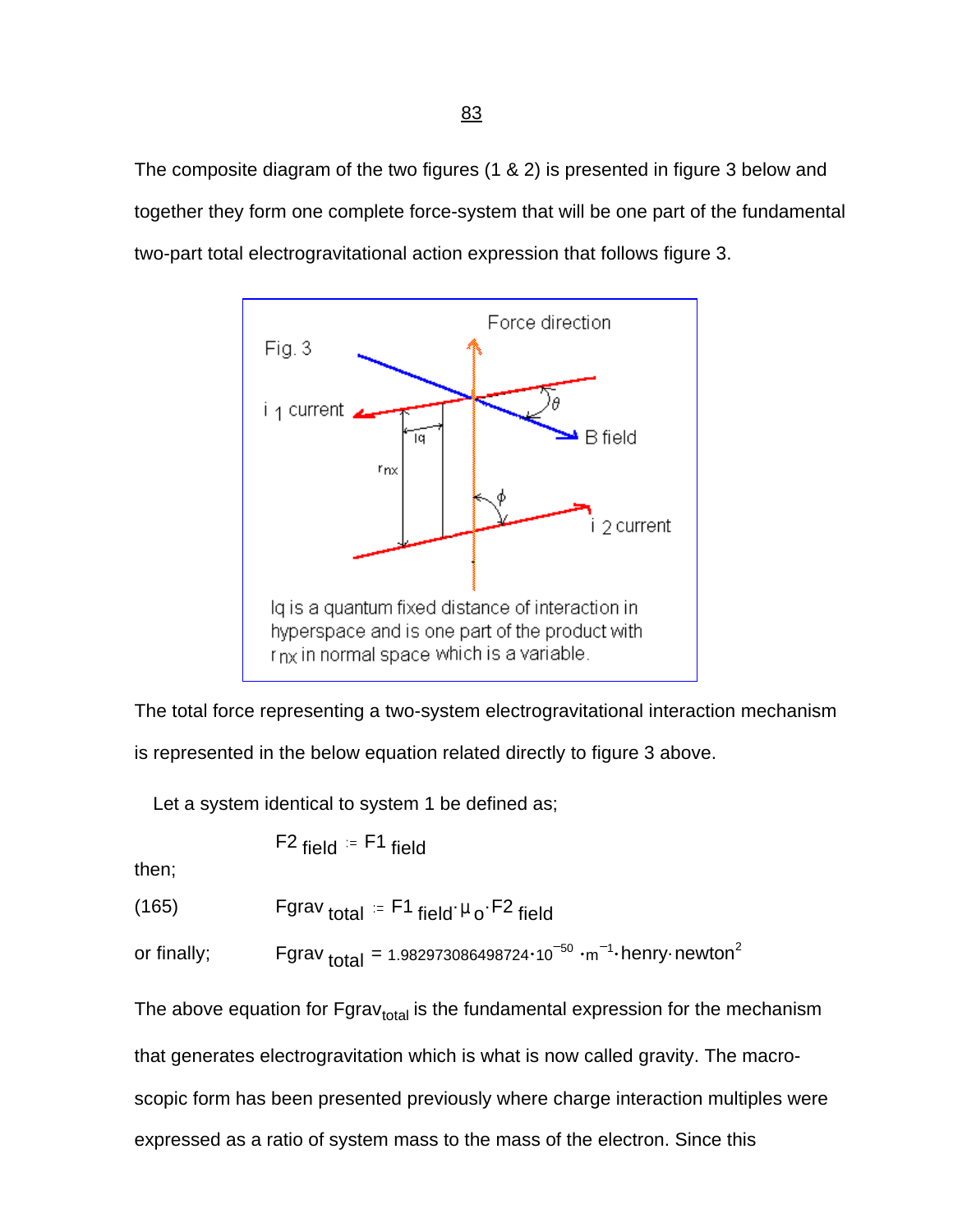interaction is fulfilled in hyperspace the action is valid in the sense that our space exhibits mass in mass form rather than in multiples of electron charge that occur in hyperspace through the same-distance action distance I<sub>q</sub>. Also it was shown that an expression exists that defines the mass of the electron in terms of charge<sup>2</sup>,  $\mu_{\rm o}$ , and I<sub>q</sub>, the fundamental hyperspace interaction distance with everything in normal space. This has some interesting implications as to all magnetic field interactions with ordinary matter in general and will be examined next.

Let us state again the equation for the electron mass defined in terms of charge squared times the permeability of free space and divided by the classic electron radius and 4 times pi;

(166) 
$$
m_e = \frac{\mu_0 q_0^2}{4 \pi I_q}
$$
 or;  $m_e = 9.109389688253174 \cdot 10^{-31} \cdot kg$ 

secondly let us state the quantum electrogravitational expression for magnetic induction (B) again;

(167) 
$$
B''' := \left(\frac{\mu_0 \cdot q_0}{4 \cdot \pi \cdot l_q}\right) \cdot \frac{1}{r_{n1}} \cdot V_{LM} \cdot \sin(\phi) \text{ or, } B''' = 9.178257007768977 \cdot 10^{-3} \cdot \text{tesla}
$$

(B)

where also; (Force =  $qo x V$ ). Then:

(168) F''' M1 = 
$$
q_o \cdot V_{LM} \sin(\theta) \cdot \left[ \left( \frac{\mu_o \cdot q_o}{4 \cdot \pi \cdot l_q} \right) \cdot \frac{1}{r_{n1}} \cdot V_{LM} \cdot \sin(\phi) \right]
$$
  
or, F''' M1 = 1.256184635161782·10<sup>-22</sup> - newton

The natural result of the above force result is the combination of a charge product and velocity that will yield the below well known equation for centripetal force;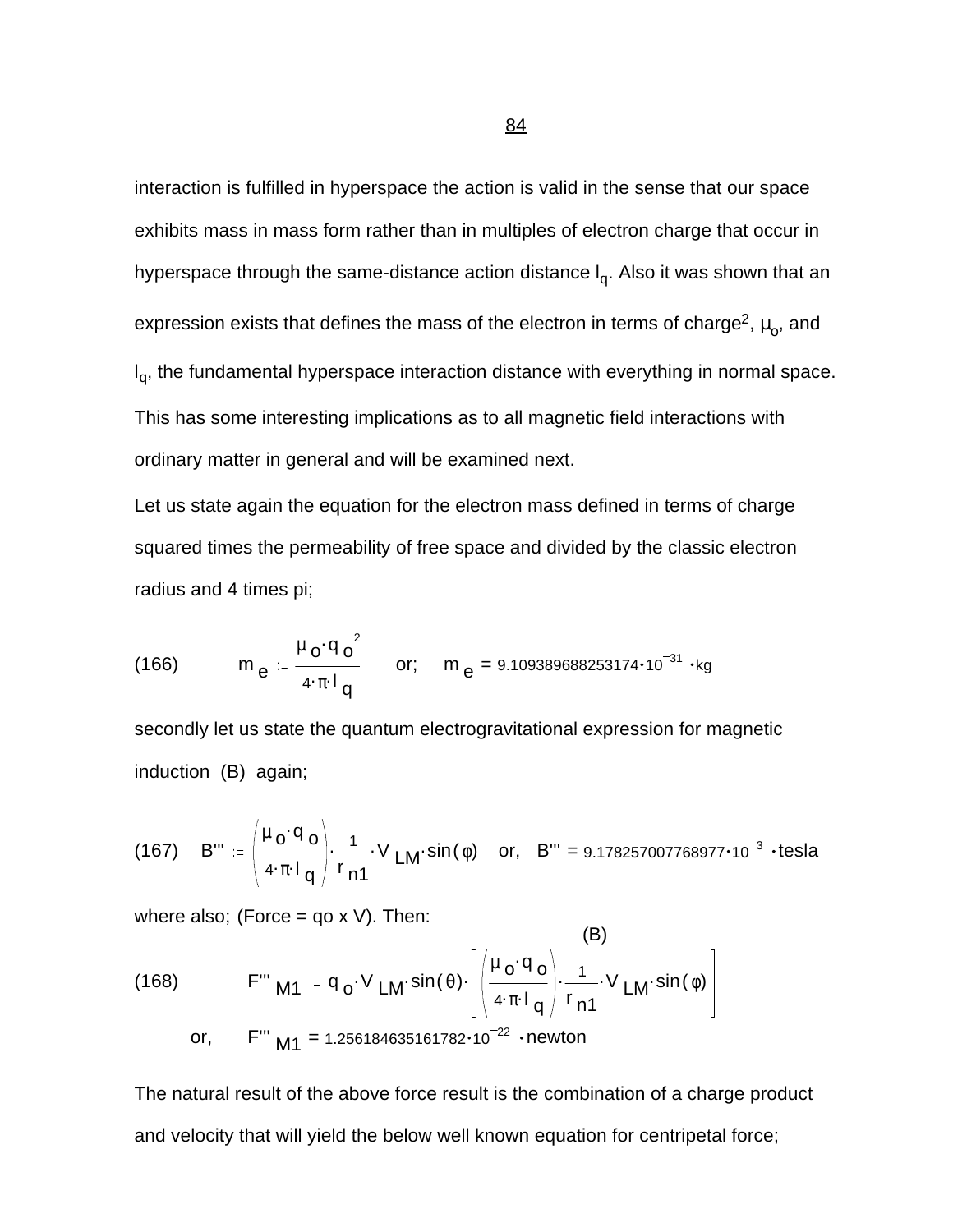(169) 
$$
F''' = \frac{m e^{V} L M^2}{r_{n1}} \quad or, \quad F''' = 1.256184635161782 \cdot 10^{-22} \cdot newton
$$

which of course implies a direct rotational equivalence to the magnetic force result in  $F^{\cdots}_{\cdots M1}$  above. Thus the force of gravity directly implies the mechanics of rotational forces. The next obvious result is that of the mass times acceleration force being equivalent to each other as in Einstein's General Theory of Relativity by first solving for acceleration;

(170) 
$$
a_{LM} = \frac{F''' M1}{m_e}
$$
 or,  $a_{LM} = 1.378999777319515 \cdot 10^8 \cdot m \cdot sec^{-2}$ 

and this particular acceleration is at the atomic  $r_{n1}$  quantum level.

note that; 
$$
V := a_{LM}t_{LM}
$$
 or,  $V = 1.374567066516408 \cdot 10^{7} \cdot m \cdot sec^{-1}$   
and;  $\frac{V}{V_{n1}} = 6.28318535234866$  (Very nearly equal to 2 pi),  
Where;  $2 \cdot \pi = 6.283185307179586$  (Actual).

 It is postulated that the incoming potential mass wave (graviton) downshifts the energy of the system and provides a tug of attractive force at that entrance point normal to the cross-sectional area of the target system and then rides around the center of negative mass created by that negative energy input and exits on the side opposite the entrance allowing the negative mass to disappear with the exit of the graviton and the mechanism just described is the so called gravitational force. The force causes a motion of closure between affected quantum mass in steps or jogs while on a macroscopic scale the motion would appear to be smooth. On a quantum scale there could be no such thing as zero motion as long as the gravitational mechanism was occurring and occur it must in normal systems.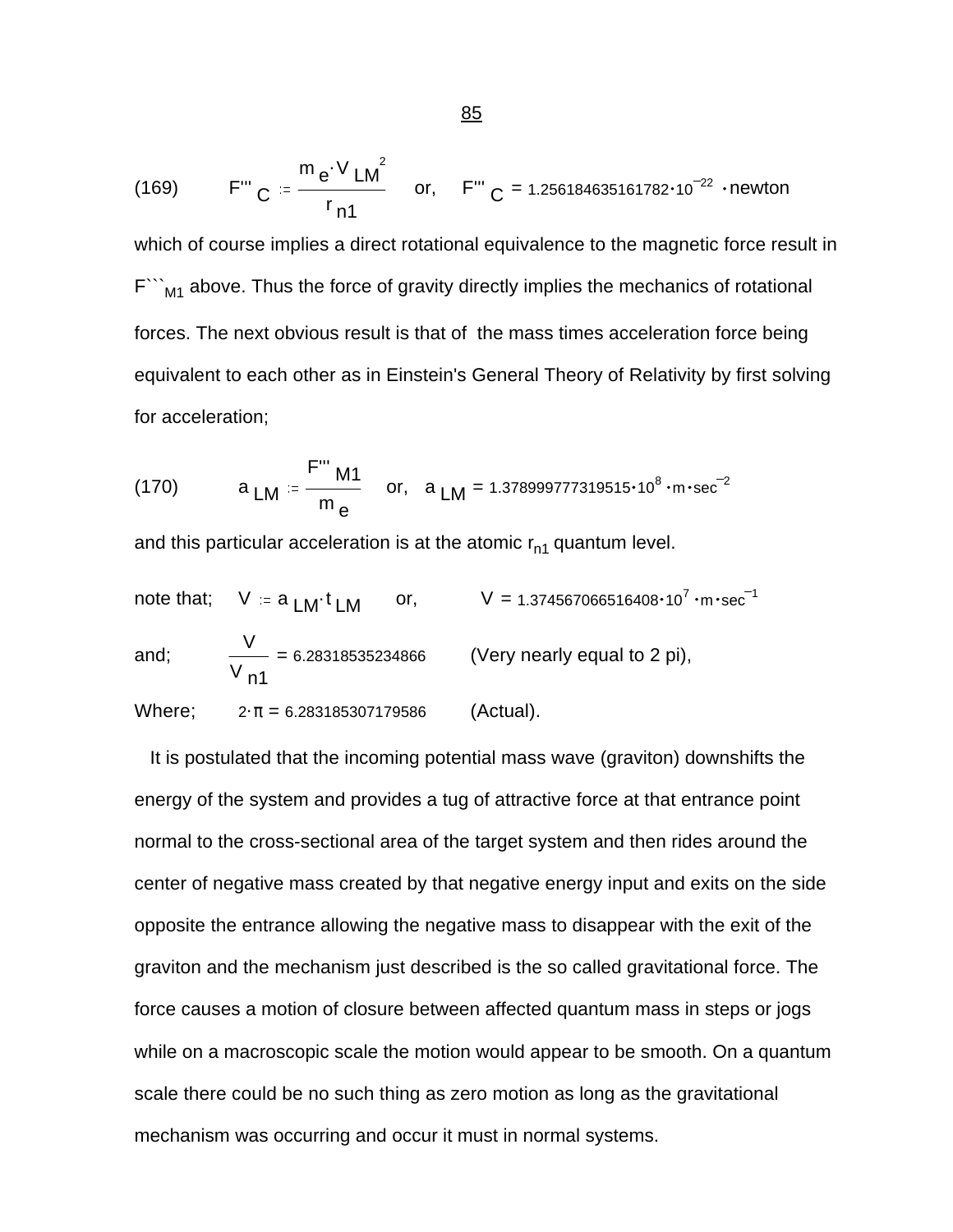Thus the incoming (B) wave fulfills its mass potential in the form of converting to negative mass-energy and then imparts the centripetal force through half of a cycle and then regains that negative energy and continues in the former line of motion as when it entered the affected system (or particle) imparting a force jog in the line of action opposite to its direction of motion and the system affected also is jogged in a direction normal to the direction of the through-line B wave by the temporary centripetal force. In a macroscopic sense the side motions would all cancel out except for the case where a coherent in-line motion of particles should occur then the particles would form a spiral about the common line of motion. The reader is thus prompted at this time to consider some of the commonly observed actions related to the above description such as dust devils, whirlwinds, waterspouts, water draining out of a bathtub, the motion of the planets, the rotation of the planets, stars, and galaxies themselves. All is in motion and most especially in rotational motion.

 It is suggested by previous equations that the frequency differential related to the gravitational jog of any mass is related to the fundamental electrogravitational frequency  $f_{LM}$  or integer multiples thereof. All normal gravitational action may thus be interfered with by imposing the alternating frequency differential as previously suggested. The power is minute for control as compared to the resulting output but frequency stability and accuracy is most essential.

 On the next page (Fig. 4) is a drawing of the system action as described above that is the gravitational action-reaction mechanism including the centripetal force vector.

<u>86 - John Stein, Amerikaansk politiker (</u>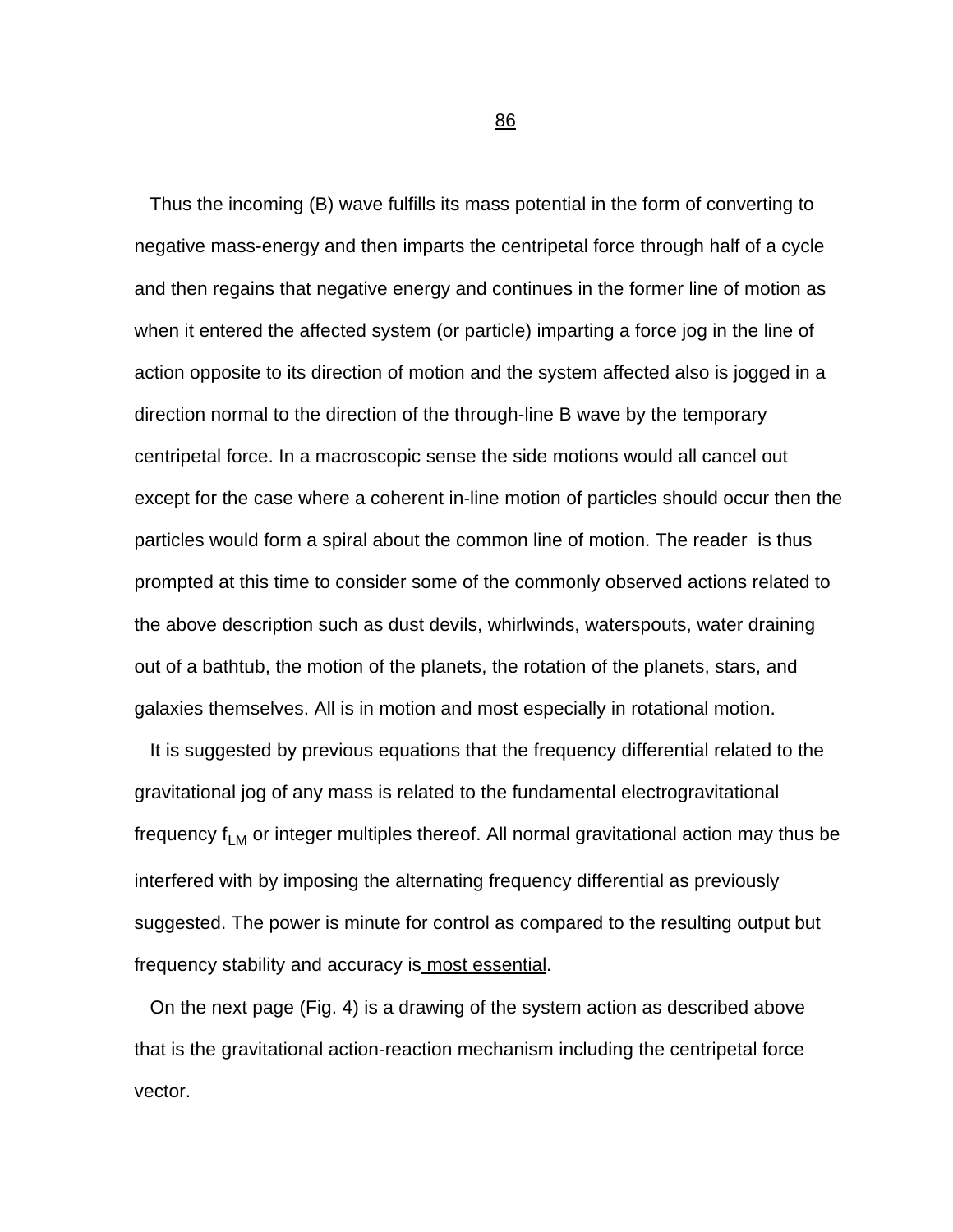

 It is a rule in thermodynamics that a process may be considered as reversible. This may be extended to the electrodynamic realm where for instance many processes are indeed reversible. For example, a good receiving antenna can also be considered as a good transmitting antenna, a good generator of electricity can be made into a good motor that runs on that same electricity, a dissimilar metal junction will grow cooler or hotter depending on the polarity of the direct current through it and likewise that same junction can generate a voltage proportional to the temperature applied to that junction, to name but a few. Therefore let us now apply the principle of duality in the sense of what creates a whirlwind or vortex of spinning matter particles in general.

 The following is postulated concerning the electrogravitational role of creating a tornado (or like) vortex:

 1. Any group of mass particles moving in a direct line away from a mass-system will rotate about a common axis laying on that line of motion and if the particles form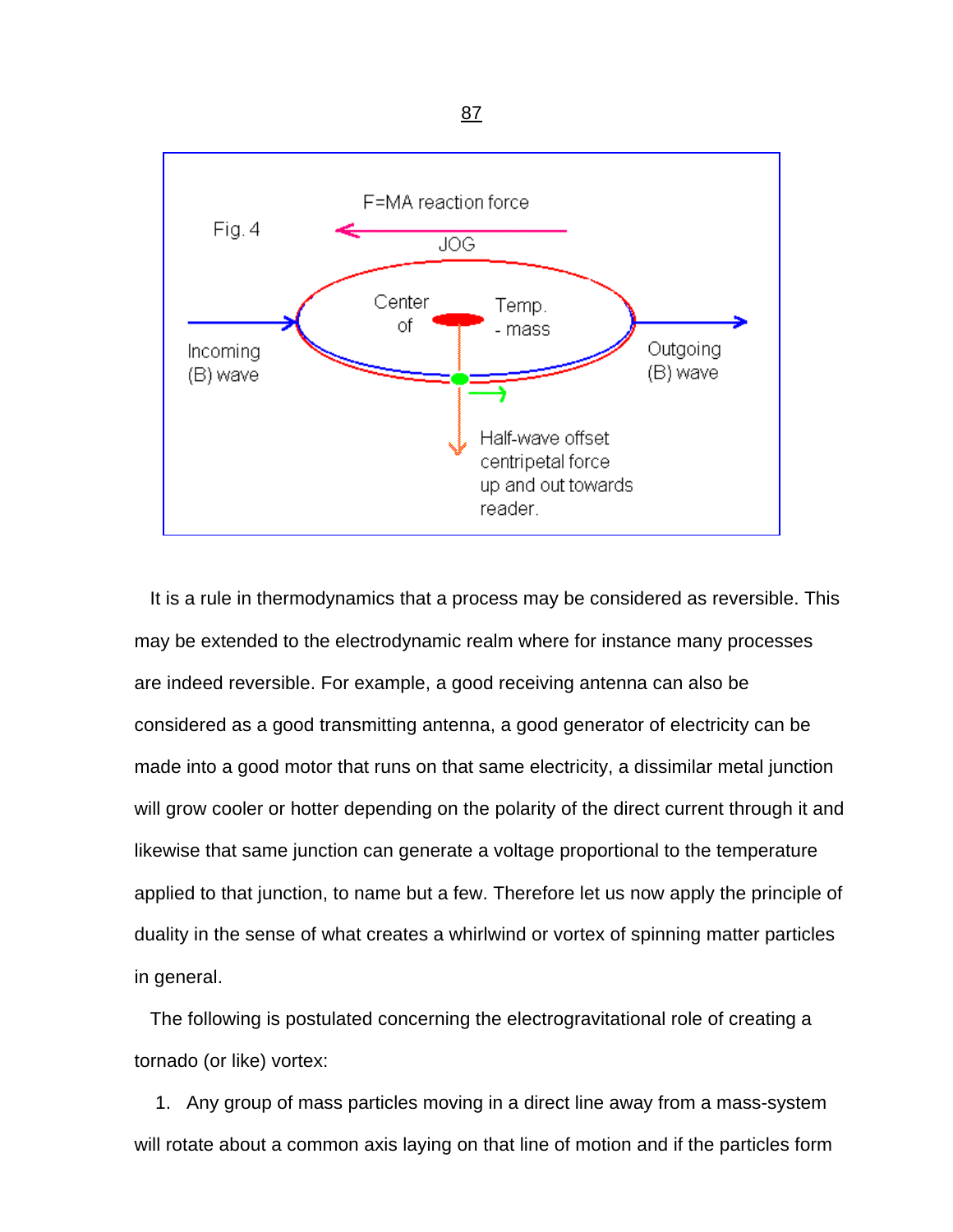certain distances corresponding to the natural electrogravitational wavelength  $\lambda_{LM}$  the vortex process will build in intensity until chaos stops the action by scattering the constituent particles.

 2. The vortex mechanics may be reversed to create the in-line vertical motion artificially by causing an ordered motion of particles about a common center of rotation where the particle paths normal and in-line are separated by integer multiples of  $\lambda_{LM}$  where also the process is controlled by the frequency differential energy pump process outlined previously.

 3. The use of charged particles in the vortex produced naturally or artificially will build or increase the forces in-line as well as centripetal and therefore the motion vertically when considering the rate of rise will increase with the amount of coherent (organized) charged matter that is being rotated.

 It is interesting that some of the science fiction movies show a saucer shaped craft rotating or revolving about a center of rotation and usually some eerie sound will accompany the image suggesting that the whole thing is like an electric motor or generator action and also is highly a organized motion. This is likely the result of persons reporting this kind of motion when actual craft were observed close at hand. I have little doubt that these craft do exist in many shapes and sizes and further that their mode of operation is electrogravitational.

 The forces described above have an associative connection to the well know Coriolis force which has been described as a pseudo-force but has very real effects as we observe objects traveling horizontally in the northern hemisphere are deflected to the right and in the southern hemisphere they are deflected to the left. The force causing system rotation of organized particles moving upwards or downwards is